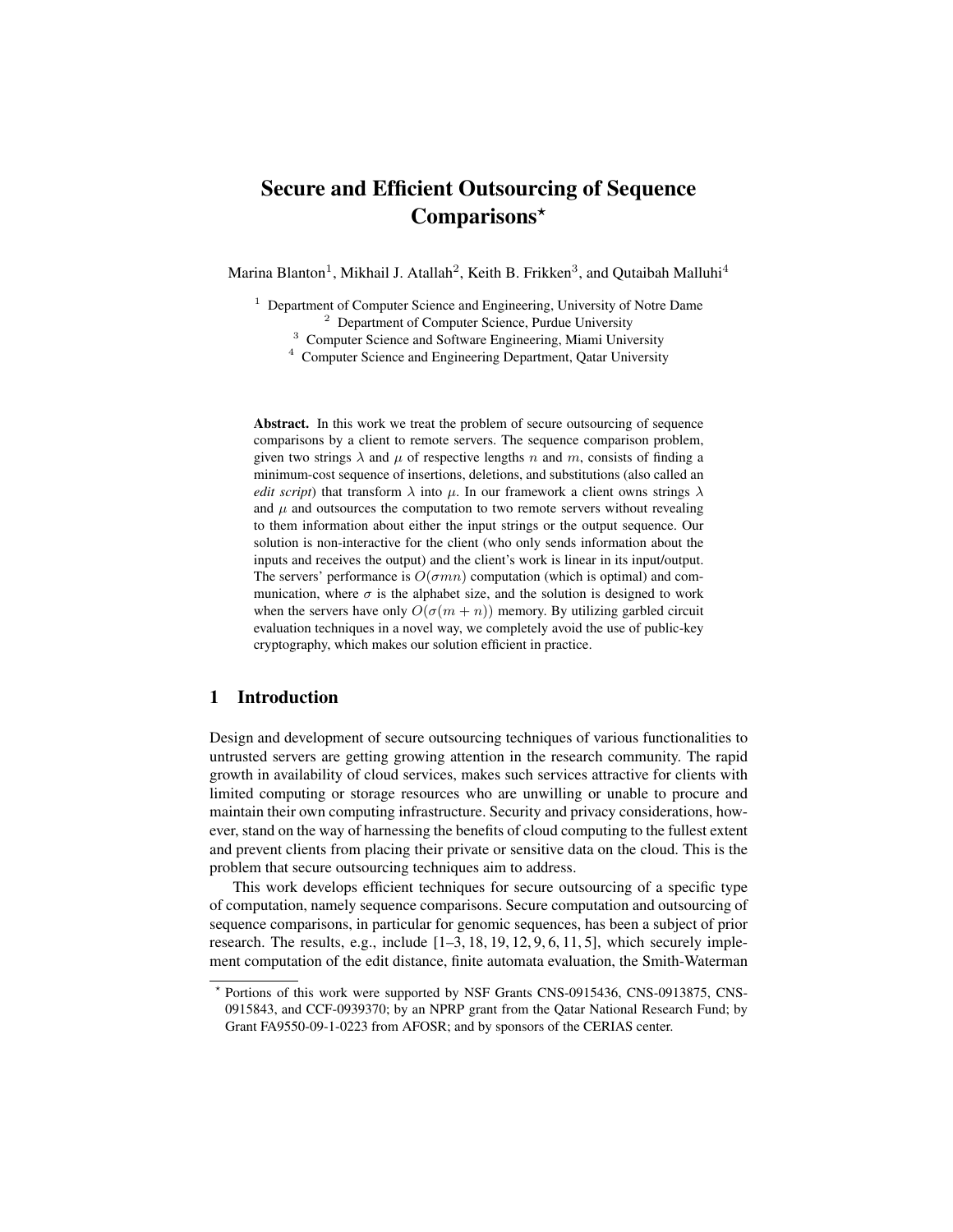and other algorithms. Because individual DNA and protein sequences commonly used in such comparisons are highly sensitive and vulnerable to re-identification even when anonymized, the need for techniques that allow such sequences to be privately processed has been recognized and is reflected by the list of available publications above. Furthermore, given the large lengths of such sequences, it is not surprising that there is an increasing need for such computation to be outsourced by resource limited clients. These outsourcing techniques should enable the desired computation without revealing any information about the sequences to the parties carrying out the computation.

Techniques for securely computing the edit distance based on dynamic programming have been studied in  $[1, 12, 11]$ . The work  $[2, 3]$  is the only one we are aware of that treats the problem of secure outsourcing of the edit distance and [3] is the only work that treats the computation of the edit script (defined as a minimum-cost sequence of insertions, deletions, and substitutions that transform one input string  $\lambda$  into the other input string  $\mu$ ). An edit script contains important information about the types of differences that cannot always be deduced from the edit distance alone. For that reason, we revisit the problem of secure outsourcing of the edit distance and the corresponding edit script computation and improve the performance of known results.

It is well known that computing the edit distance (or the edit script) of two strings  $\lambda$  and  $\mu$  of size n and m, respectively, requires  $O(mn)$  work. Because n and m are often large in genomic computations, the need to reduce the memory footprint of secure sequence comparisons was recognized in prior literature. In particular, the edit distance can be computed one row or one column of the  $m \times n$  matrix at a time, which uses only  $O(m+n)$  memory. This is the approach taken in [3] based on homomorphic encryption, and the publications that use garbled circuit evaluation [12, 11] also partition the circuit into sub-circuits, so that the memory requirement of  $O(m + n)$  can be achieved.

Unfortunately, the above partitioning approach does not work when the computation consists of producing an edit script (rather than just the edit distance) while keeping the memory requirement at  $O(m + n)$ . Furthermore, the only known result for securely computing an edit script with the linear memory requirement for the servers carrying out the computation requires them to perform  $O(mn \min(m, n))$  work with the same amount of communication [3]. In this work, we substantially improve the performance of the existing secure edit script outsourcing techniques to require the servers to perform only  $O(mn)$  work with the same  $O(m + n)$  memory requirement for the servers. This also implies that when the servers have  $O(m + n)$  memory, the round complexity of the solution improves from  $O((\min(m, n)^2))$  in [3] to  $O(\min(m, n))$  in this work (we note that the number of rounds in this work is primarily bounded by the ratio of the overall amount of communication and the amount of available memory, while it is fixed at  $O((\min(m, n)^2)$  in [3]).

To emphasize that the memory requirements of  $O(mn)$ , or more generally  $O(\sigma mn)$ , where  $\sigma$  is the alphabet size, are unacceptable even when the computation is outsourced to resourceful servers, consider, for example, a server with 32GB of RAM. Even when  $\sigma$  is small (e.g.,  $\sigma = 4$ ), an efficient implementation based on garbled circuits or homomorphic encryption will allow the servers to process only strings a couple of thousands characters long. As clients would be more inclined to outsource tasks of large rather than small size, this imposes strict limits on the practicality of such an approach.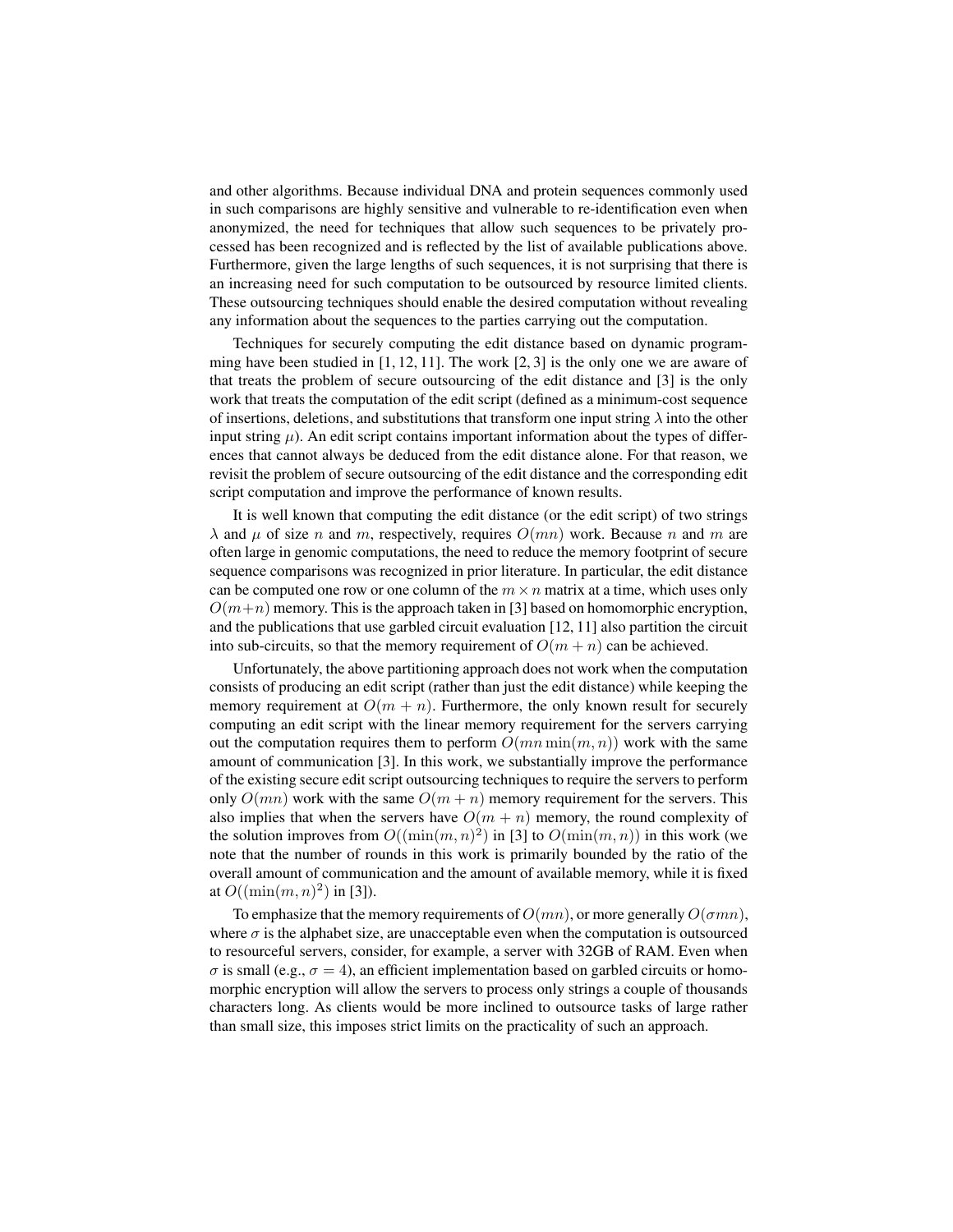Besides the obvious complexity improvements, our solution has additional advantages. Similar to [3], our solution assumes that a client outsources its computation to two non-colluding computation servers, but unlike [3], no homomorphic encryption is used. In fact, our solution completely avoids the use of public-key cryptography by utilizing garbled circuit techniques in a novel way. To the best of our knowledge, this is the first time secure two-party computation or outsourcing techniques are realized without reliance on any public-key operations (e.g., the solutions in  $[12, 11]$  have to invoke Oblivious Transfer (OT) protocols). This gives us the fastest general secure outsourcing techniques, which are of independent interest.

Our solution is non-interactive for the client, who only sends information about its inputs to the servers and receives the outcome of the computation from which it reconstructs the output. The client's communication and computation is therefore  $O(m + n)$ .

Lastly, our solution works for any alphabet  $\Sigma$  of size  $\sigma$ , from which strings  $\lambda$  and  $\mu$  are drawn. Because  $\sigma$  may not be treated as constant, we explicitly include it in our analysis. In particular, the servers' space requirements are  $O(\sigma(m + n))$ , their computation and communication are  $O(\sigma mn)$ , and the client's work and communication are  $O(\sigma(m+n))$  (note that prior results also have the same factor  $\sigma$  in their complexities).

As noted above, our improvements make the same assumption of non-colluding servers as the prior work that improve upon. A natural question that one might ask is how viable such an assumption is. The practical viability of using non-colluding servers has been well demonstrated, for instance, by the Sharemind system [8] and the company that develops it, where three non-colluding servers are used (we only use two). One possible instantiation of our solution would be to use two servers, each from a different service provider. Collusion of both servers would require corruption of both service providers, which is unlikely in practice.

Organization. We first state the problem and provide background review in section 2. Section 3 provides an overview of the techniques that allow us to achieve the claimed result. Section 4 describes an oblivious algorithm for the edit script problem which is suitable for secure computation with  $O(\sigma(n + m))$  memory requirements using only  $O(\sigma mn)$  overall work. Our preliminary protocol for secure outsourcing is given in section 5. While that solution already provides significant complexity improvements over prior work and does not use public-key operations, it requires the client to participate in  $O(\log(\min(m, n)))$  rounds of the protocol. This disadvantage is mitigated in section 6, where we describe our final result. Lastly, section 7 concludes this work.

### 2 Preliminaries

Problem statement. In this work we treat the problem of secure outsourcing of the edit distance and the corresponding edit script computation by a client C for any strings  $\lambda =$  $\lambda_1 \dots \lambda_n$  and  $\mu = \mu_1 \dots \mu_m$  over alphabet  $\Sigma = \{1, \dots, \sigma\}$  to two computational servers  $S_1$  and  $S_2$ . In its general form considered here, the sequence comparisons problem requires quadratic work [21].

In our outsourcing context, it is required that  $C$  performs only work linear in the size of its inputs, with the super-linear work done by the remote servers. Furthermore, the security requirement is such that neither  $S_1$  nor  $S_2$  learns anything about the client's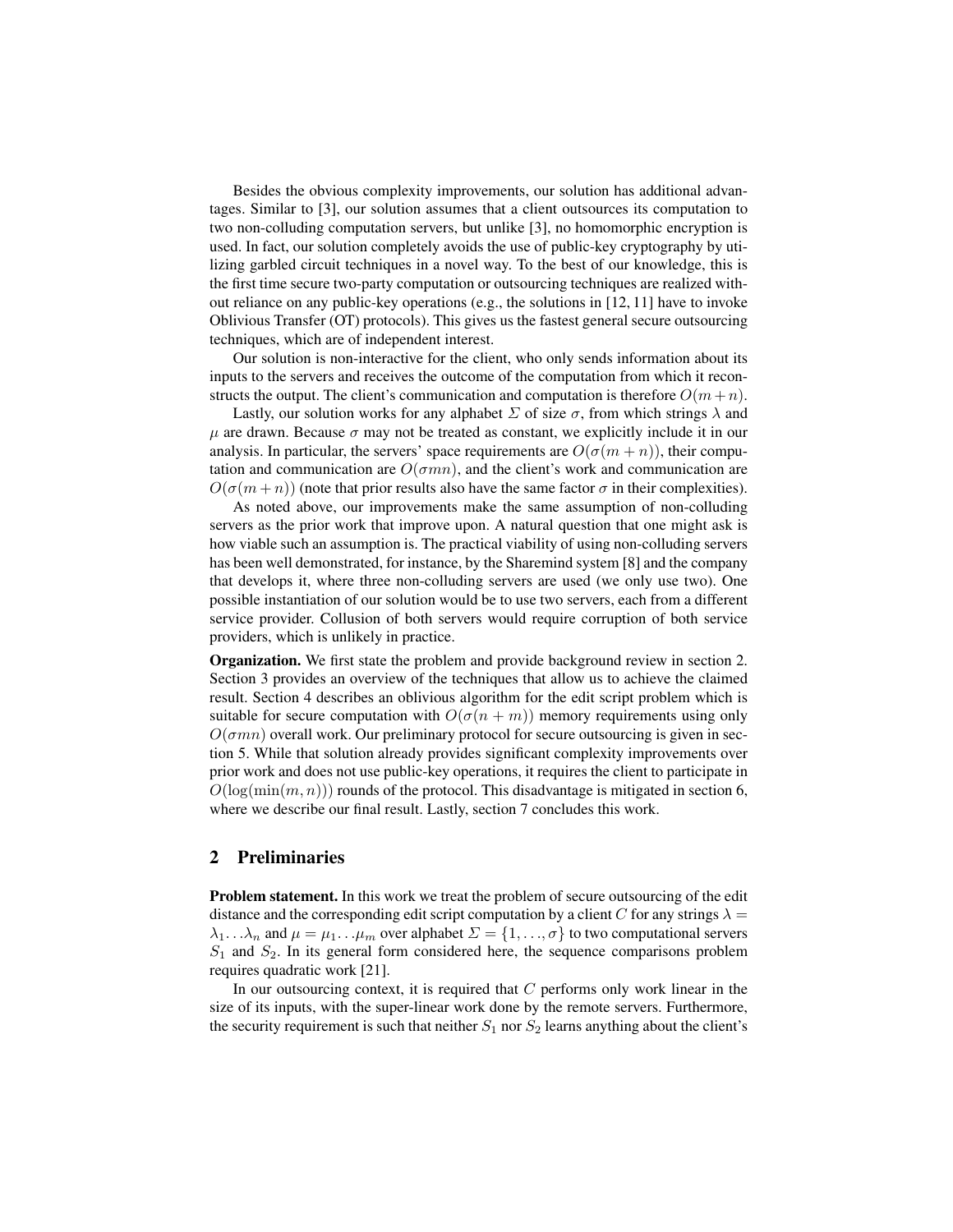inputs or output other than the lengths of the input stringsand the alphabet size (i.e., the servers do not learn anything other than the problem size).

More formally, we assume that  $S_1$  and  $S_2$  do not collude and if they are semihonest, they follow the computation as prescribed but might attempt to learn additional information from the messages that they observe. Security in this case is guaranteed if both  $S_1$ 's and  $S_2$ 's views can be simulated by a simulator with no access to either C's inputs or output other than the parameters n, m, and  $\sigma$  and such simulation is indistinguishable from the real protocol execution. This is a standard definition that can be found, e.g., in [10]. While our solution can be made secure against malicious parties, the semi-honest model can be generally acceptable for the following reasons:

- 1. With computation outsourcing, the current practice is that a cloud service provider is bound with a client by a contractual agreement, violation of which exposes the provider to loss of reputation and client's business.
- 2. Cloud service providers themselves would like to minimize the amount of sensitive information to which they are exposed during outsourced computation or storage for legal liability issues.

Techniques secure against semi-honest participants are normally used as a foundation for designing efficient protocols secure against stronger adversaries. Generic techniques for modifying the garbled circuit techniques to enable security against covert or fully malicious participants are known (see, e.g.,  $[4, 15, 16]$ ). Furthermore, the standard garbled circuit techniques, as used in this work, already offer protection against one party, namely, malicious circuit evaluator. The specifics of our setting, however, enable us to design an effective mechanism for detecting and eliminating malicious behavior at low cost. Because the techniques we use are resilient to misbehavior of one of the parties, we can run the solution twice, with the roles of  $S_1$  and  $S_2$  swapped on the second run. When the client obtains two results that disagree, it will know that one of the servers did not comply with its prescribed behavior. As in our protocols neither server learns any outputs, creation and evaluation of an incorrect circuit does not pose security risks to the client. This means that the cost of the solution in the malicious model is twice the cost of the solution in the semi-honest model.

Review of edit distance via dynamic programming. We briefly review the standard dynamic programming algorithm for the edit distance, using the same notation and terminology as in [3]. Let  $M(i, j)$ , for  $0 \le i \le m$  and  $0 \le j \le n$ , be the minimum cost of transforming the prefix of  $\lambda$  of length j into the prefix of  $\mu$  of length i, i.e., the cost of transforming  $\lambda_1 \dots \lambda_j$  into  $\mu_1 \dots \mu_i$ . Then  $M(0, 0) = 0$ ,  $M(0, j) = \sum_{k=1}^j D(\lambda_k)$  for  $1\leq j\leq n$  and  $M(i,0)=\sum_{k=1}^i I(\mu_k)$  for  $1\leq i\leq m$ . Furthermore, for all  $1\leq i\leq m$ and  $1 \leq j \leq n$  we have that

$$
M(i,j) = \min \begin{cases} M(i-1,j-1) + S(\lambda_j, \mu_i) \\ M(i-1,j) + I(\mu_i) \\ M(i,j-1) + D(\lambda_j) \end{cases}
$$

where  $S(\lambda_j, \mu_i)$  denotes the cost of substituting character  $\lambda_j$  with character  $\mu_i$ ,  $D(\lambda_j)$ denotes the cost of deleting  $\lambda_j$ , and  $I(\mu_i)$  denotes the cost of inserting  $\mu_i$ . Hence  $M(i, j)$  can be evaluated row-by-row or column-by-column in  $\Theta(mn)$  time [20]. Observe that, of all entries of the M-matrix, only three  $M(i-1, j-1)$ ,  $M(i-1, j)$ , and  $M(i, j - 1)$  are involved in the computation of the final value of  $M(i, j)$ .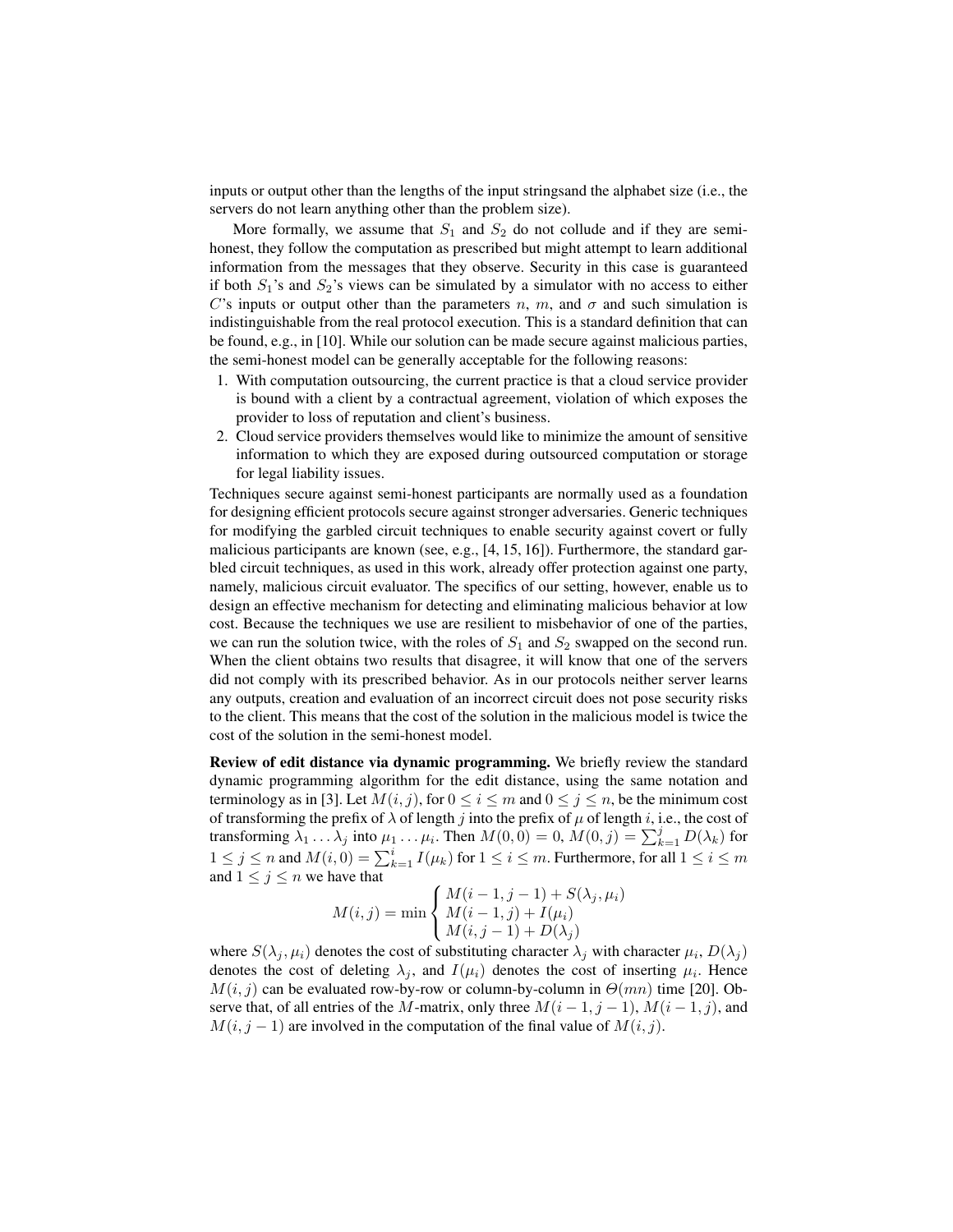

**Fig. 1.** Example of a  $3 \times 5$  grid DAG.

Our solution works when  $S: \Sigma \times \Sigma \to \mathbb{N}, I: \Sigma \to \mathbb{N}$ , and  $D: \Sigma \to \mathbb{N}$  are arbitrary functions that are implemented using table lookups as well as when they are special cases of such functions.

Grid graph view of the problem. The interdependencies among the entries of the  $M$ matrix induce an  $(m+1) \times (n+1)$  *grid* directed acyclic graph (DAG) associated with the string editing problem. It is easy to see (and well-known) that the string editing problem can be viewed as a shortest-path problem on a grid DAG, which is *implicitly* described by the two input strings and the cost tables (otherwise there is no hope of achieving the linear-space performance we seek). We say that an  $\ell_1 \times \ell_2$  grid DAG is a directed acyclic graph whose vertices are the  $\ell_1\ell_2$  points of an  $\ell_1 \times \ell_2$  grid, and such that the only edges from grid point  $(i, j)$  are to grid points  $(i, j + 1)$ ,  $(i + 1, j)$ , and  $(i+1, j+1)$ . Figure 1 shows an example of a grid DAG and our convention of drawing the points such that point  $(i, j)$  is at the *i*th row from the top and the *j*th column from the left. Note that the top-left point is (0, 0) and has no edge entering it (i.e., is a *source*), and that the bottom-right point is  $(m, n)$  and has no edge leaving it (i.e., is a *sink*).

An  $(m + 1) \times (n + 1)$  grid DAG G is associated with the string editing problem in the natural way: The vertices of  $G$  are in one-to-one correspondence with the entries of the M-matrix, and the *cost* of an edge from vertex  $(k, \ell)$  to  $(i, j)$  is equal to  $D(\lambda_j)$  if  $k = i$  and  $\ell = j - 1$ , to  $I(\mu_i)$  if  $k = i - 1$  and  $\ell = j$ , and to  $S(\lambda_j, \mu_i)$  if  $k = i - 1$ and  $\ell = j - 1$ . We restrict our attention to edit paths which do no obviously inefficient moves (such as inserting then deleting the same symbol) and thus only consider edit scripts that apply at most one edit operation to a given symbol. Such edit scripts that transform  $\lambda$  into  $\mu$  or vice versa are in one-to-one correspondence to the weighted paths of G that originate at the source (which corresponds to  $M(0, 0)$ ) and end at the sink (which corresponds to  $M(m, n)$ ).

Garbled circuit evaluation. Our solution uses techniques based on Yao's two-party garbled circuit evaluation originated in [22]. Garbled circuit evaluation allows two parties to securely evaluate any function represented as a Boolean circuit. The basic idea is that, given a circuit composed of gates, one party  $P_1$  creates a garbled circuit by assigning to each wire i two randomly chosen labels or keys  $\ell_0^{(i)}$  and  $\ell_1^{(i)}$ , where  $\ell_b^{(i)}$  $b^{(i)}$  encodes bit  $b$ .  $P_1$  also encodes gate information in a way that given keys corresponding to the input wires (encoding specific inputs), the key corresponding to the output of the gate on those inputs can be recovered. This is often achieved by representing each gate as a table of encrypted values, where, e.g., for a binary gate  $g$  with input wires  $i, j$  and output wire k, the table consists of four values of the form  $\text{Enc}_{\ell_{b_i}^{(i)}, \ell_{b_j}^{(j)}}(\ell_{g(b)}^{(k)})$  $\binom{\kappa}{g(b_i,b_j)}$ .

The second party,  $P_2$ , evaluates the circuit using keys corresponding to inputs of both  $P_1$  and  $P_2$  (without learning anything in the process). That is,  $P_2$  directly obtains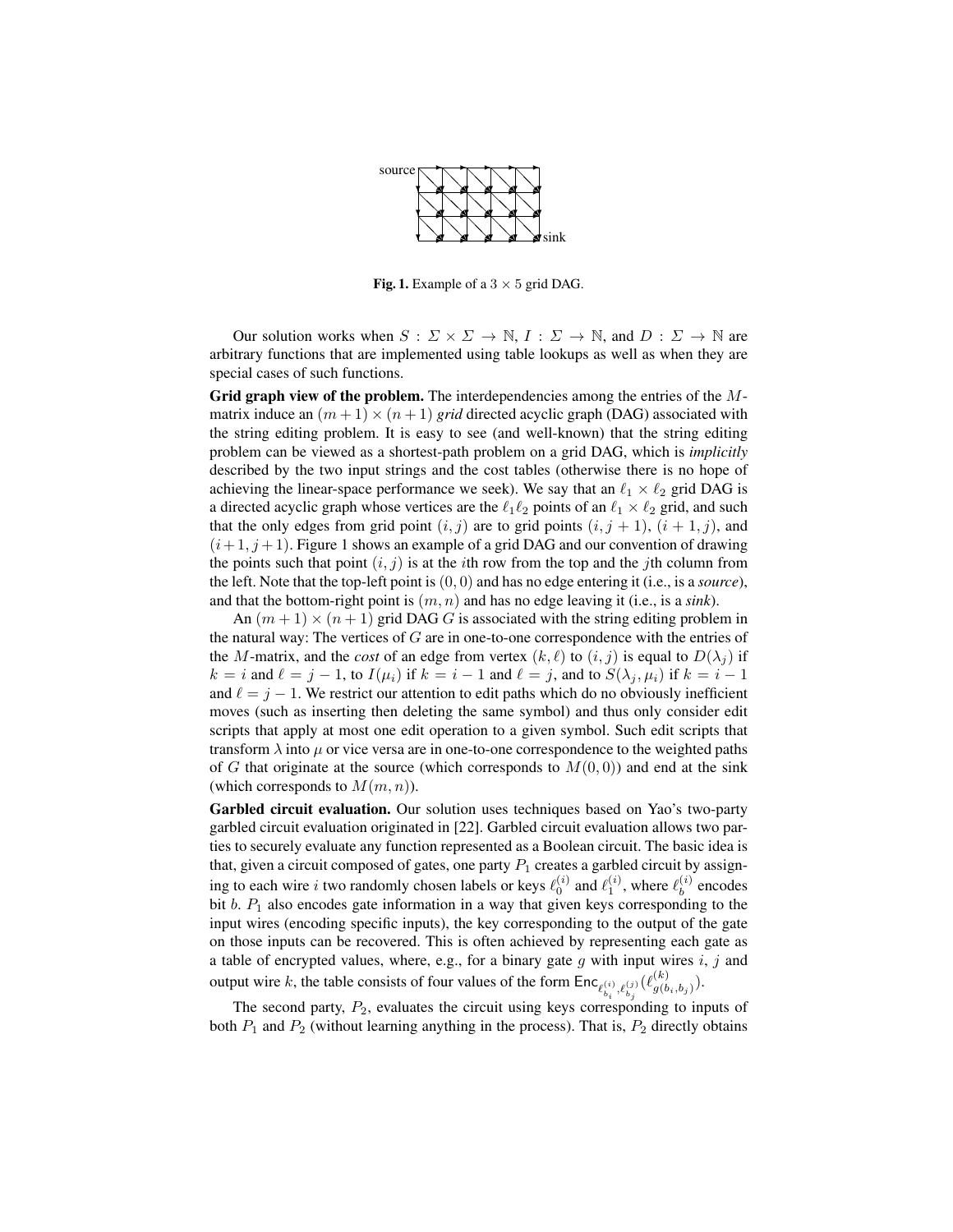keys corresponding to  $P_1$ 's input bits from  $P_1$  and engages in the OT protocol to obtain keys corresponding to  $P_2$ 's input bits. Garbled circuit evaluation consists of processing the gates in topological order, during which one entry of each gate's table is decrypted allowing  $P_2$  to learn the output wire's key. Security relies on the fact that  $P_2$  does not have a correspondence between the labels it decrypts and the bits that they represent. At the end, the result of the computation can be recovered by linking the output labels to the bits which they encode (e.g., by having  $P_1$  send all output wire labels and their meaning to  $P_2$ ). Recent literature [14, 17, 13] provides optimizations that significantly reduce computation and communication overhead associated with garbled circuits.

Prior results. Using the fact that computing a row of the matrix depends only on entries from its current and previous rows, computing the edit distance (not path) is done with  $S_1$  and  $S_2$  in [2, 3] using  $O(\sigma(m+n))$  space and  $O(\sigma mn)$  time in  $O(\min(m, n))$ rounds. Similarly, securely computing the edit distance in the two-party setting using garbled circuit evaluation is done in [12, 11] by partitioning the overall computation into multiple sub-circuits or rounds to achieve the same result. Computing the path itself took in [3] an extra factor of  $\min(m, n)$  work and rounds. One of our main goals is therefore removing that extra factor for the path (as opposed to the distance) computation. Our solution is also more flexible in terms of its round complexity even for the distance computation. In addition to asymptotic complexity savings, the fact that our solution does not use expensive public-key operation makes it significantly more efficient (even for the distance computation) than [2, 3] which made an extensive use of homomorphic encryption. Furthermore, our technique for removing the need for public-key operations is of independent interest for secure computation outsourcing.

Lastly, while [11] implements the idea of partitioning a circuit into sub-circuits, which is used in this work as well, and provides circuit optimizations for computing the edit distance, that work is complementary to ours. Because a distance protocol is used as a subroutine in our solution, these circuit optimization techniques can be used with our result to create a fast circuit for computing the elements of the M matrix.

## 3 Overview of the Solution

Before describing our solution in detail, we provide an intuition behind it. First, notice that if the amount of available memory is  $O(mn)$ , it is easy to compute the edit script. That is, first compute all elements of the matrix M. Then, starting from  $M(m, n)$ , follow the link to either  $M(i-1, j)$ ,  $M(i-1, j-1)$ , or  $M(i, j-1)$  that produced the current value of  $M(i, j)$  (breaking ties arbitrarily), until the process terminates at  $M(0, 0)$ . The produced path corresponds to the desired edit script that the client would like to learn. This approach, however, does not work if the amount of available memory is  $o(mn)$ because the value stored at any given  $M(i, j)$  might be necessary for reconstructing the path. Because our goal is to use only  $O(\sigma(m+n))$  memory, the servers will not be able to maintain all necessary information and a different approach is needed.

To address this problem without increasing the cost of the overall computation beyond  $O(\sigma mn)$ , we can use a recursive solution, which works as follows: in the first round, instead of computing all elements of  $M$  as described earlier, we compute the elements in the "top half" of the matrix as before and also compute the elements of the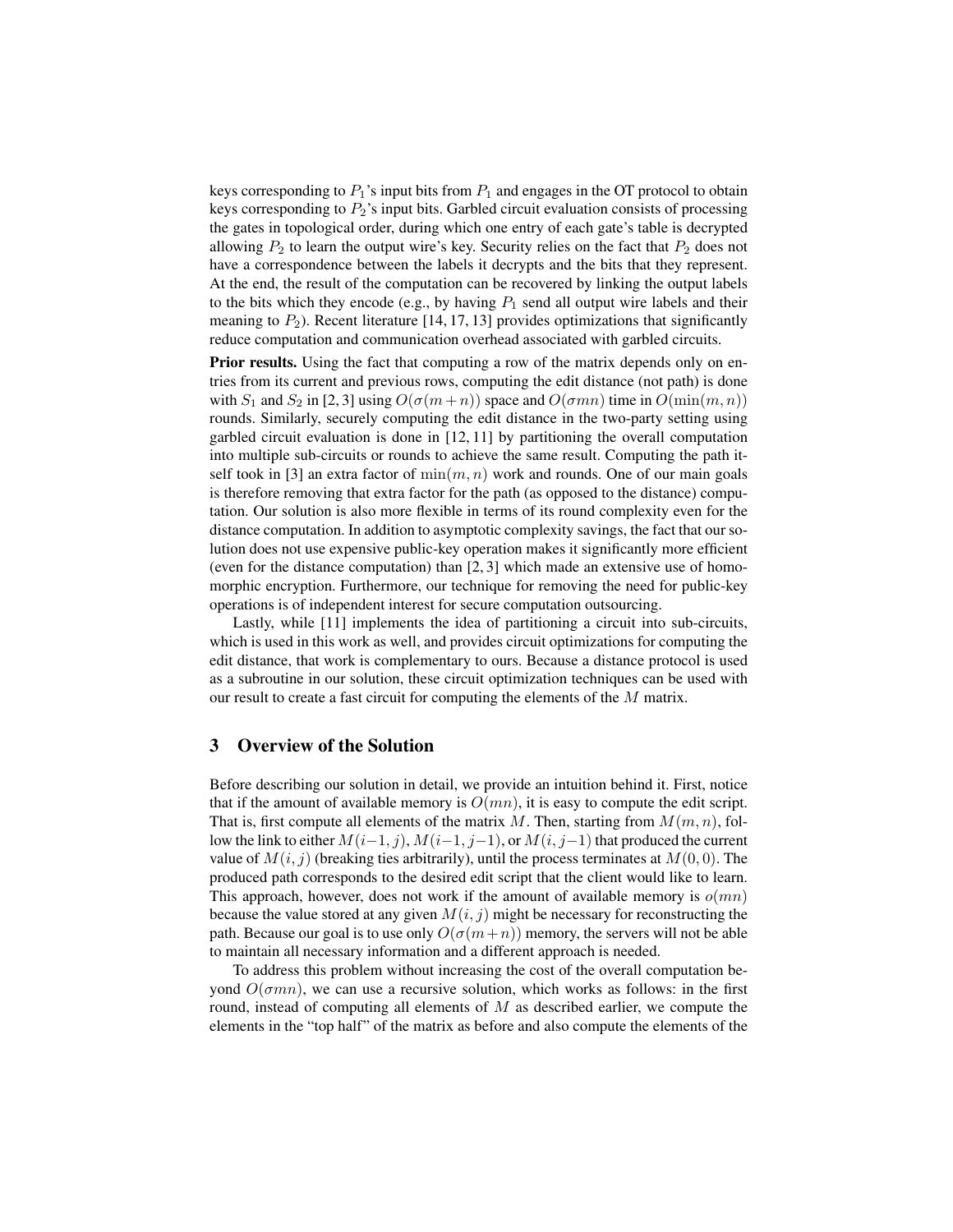"bottom half" of the matrix in the reverse direction starting from  $M(m, n)$  (see section 4 for detail). Then for each element  $M(m/2, j)$  of the middle row we add the distances computed from the top and from the bottom and determine the position of the element with the minimum sum. In section 4 we denote this element by  $M(m/2, \theta(m/2))$ . Because we know that the computed element has to lie on a path that results in the minimum edit distance, to determine other parts of this path, we can safely disregard all cells from the top half that lie to the right of  $M(m/2, \theta(m/2))$  and all cells from the bottom half that lie to the left of  $M(m/2, \theta(m/2))$ . We then recursively apply this algorithm to the remaining portions of the matrix (which together contain only a half of the elements of  $M$ ) which allows us to reconstruct all points of the path. While this approach doubles the amount of computation (i.e., the work is  $\leq 2mn$  compared to the original mn), it is suitable for our situation when the amount of available space is only linear in  $m$  and  $n$ .

Now notice that this solution works in a traditional setting, but in our case revealing the position of the minimum element  $M(m/2, \theta(m/2))$  (which is necessary for determining what parts of the matrix should be discarded for the next round), leaks important information about the edit path to the computational servers and violates security requirements. Our solution is to recurse on sub-problems of slightly larger size without revealing information about the value of  $\theta(m/2)$ . In particular, we form two sub-problems of size 1/2 and 1/4 of the original, where the 1/2 sub-problem consists of the top (resp. bottom) half and the 1/4 sub-problem consists of the right bottom (resp. top left) quadrant when  $\theta(m/2) \geq n/2$  (resp.  $\theta(m/2) < n/2$ ). This ensures that the asymptotic complexity of the solution does not change (the work is  $\leq 4mn$ ), while hiding information about the path. This process, however, requires care because the strings that form the sub-problems of fixed size must be padded based on the value of  $\theta(m/2)$ . That is, we need to ensure that the way the strings are padded (as a prefix or suffix of an existing string) should not affect the overall result. We achieve this by extending the alphabet with a new character with carefully chosen insertion, substitution, and deletion costs so as to take a certain path within the matrix and not alter the edit distance.

The last remaining bit that we want the computational servers to prevent from learning is whether the subtask of size 1/2 corresponds to the top or bottom portion of the problem (which, once again, leaks information about the edit path). This is achieved by always having the sub-tasks of different sizes in a fixed order and obliviously assigning the correct portion of the grid to a sub-task. This allows us to obtain a solution that can be safely outsourced to the computational servers and meets their space requirements.

Having arrived at the oblivious algorithm for computing an edit script with  $O(\sigma(m+1))$  $n)$ ) memory and  $O(mn)$  overall work, we now need to see how this computation can be securely outsourced. Recall that our solution relies on garbled circuit evaluation which we use in a new way. The first idea that we employ is for the client to produce garbled circuit's random labels corresponding to the wires of its inputs only (two labels per input bit). The client sends the labels for all wires to  $S_1$ , who forms the rest of the circuit for the computation. The client also sends to  $S_2$  one label per wire that corresponds to its input value. Once the circuit is formed,  $S_2$  will be able to evaluate it using the labels. In this case, no OT protocols (or any other public-key operations) are necessary.

Note that this approach is general and by itself would be sufficient to result in a secure outsourcing solution for most types of functions with no public-key cryptography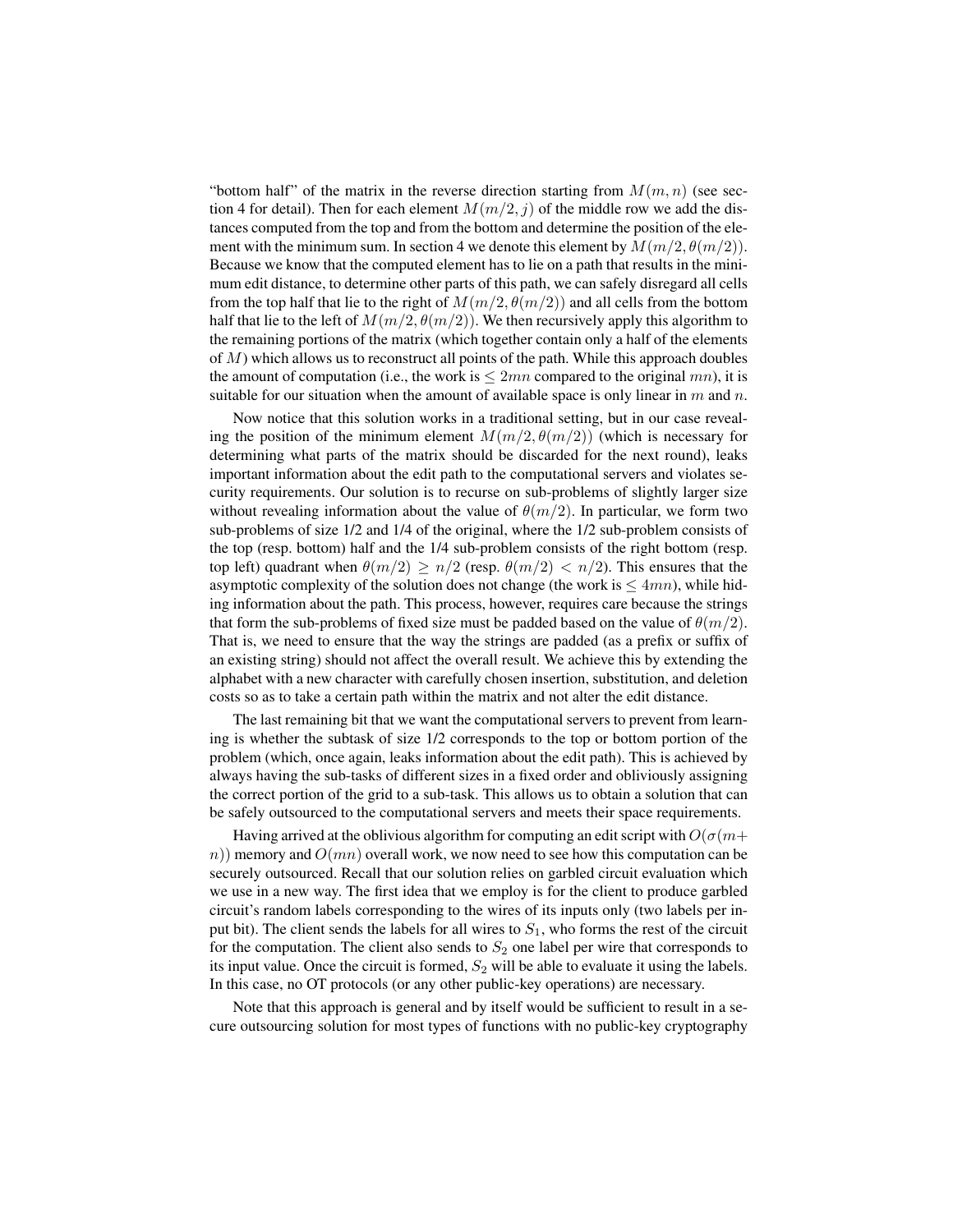involved at any point in the protocol. For our problem, however, it does not lead to a non-interactive (for the client) solution because after the first round of the computation, the servers will need to contact the client again to obtain the labels for the next round of the computation (since they are not allowed to know what input values or labels are to be reused in the consecutive round). Because the depth of the recursion in our algorithm is  $O(log(min(m, n)))$ , the client has to participate in  $O(log(min(m, n)))$  interactions with the servers. This forms our preliminary solution in section 5.

To eliminate the client's involvement, we employ the second idea, which consists of the servers using the output wire labels from the current round of the computation as the input wire labels for the sub-problems in the next round. This solution requires a great care to ensure that all input labels for the next round are formed correctly and computed obliviously (inside a garbled circuit) and is described in section 6. We thus obtain our target result in which the solution is non-interactive for the client, the client's work is  $O(\sigma(n+m))$ , the servers' work is  $O(\sigma mn)$ , the entire computation can be carried out within  $O(\sigma(m+n))$  space, and no public-key operations are used at any point.

## 4 Enabling the Computation to be Performed Obliviously

As a first step toward building our result, we design an algorithm that allows the computation to be performed in  $O(\sigma mn)$  time using  $O(\sigma(m+n))$  space. To be suitable for secure outsourcing, the algorithm must be oblivious or data-independent (i.e., it always performs the same sequence of steps regardless of the inputs). This will ensure that no information about the inputs is leaked based on the algorithm itself. We therefore first describe a procedure for such computation and later refine and instantiate it with secure building blocks to obtain the overall solution with the desired performance.

To build our solution, we first need to extend the distance-computation to the computation of an optimal *edit path* (i.e., a minimum-cost sequence of operations on  $\lambda$  that turn it into  $\mu$ ). We adapt the approach of [3] that combines the distance computation algorithm with a backward version of it which we review next.

The backward version of the distance computation. The algorithm mentioned in section 2 is a distance rather than path algorithm. It computes the length of a shortest path from vertex  $(0, 0)$  to any vertex  $(i, j)$  in the grid graph G. We call this the *forward* algorithm and denote its  $M$  matrix as  $M_F$  where  $F$  is a mnemonic for "forward." Let  $G^R$  denote the *reverse* of G, i.e., the graph obtained from G by reversing the direction of every edge. Clearly, in  $G^R$  vertex  $(m, n)$  is the source and vertex  $(0, 0)$  is the sink, and every v-to-w shortest path in  $G<sup>R</sup>$  corresponds to a similar shortest path in G *but in the backwards direction* (i.e., w-to-v). We thus use  $M_B$  to denote the matrix that is to  $G^R$ what matrix  $M_F$  was to graph G (B is a mnemonic for "backward"). Then  $M_B(i, j)$ denotes the length of a shortest path in  $G<sup>R</sup>$  from the source of  $G<sup>R</sup>$  (vertex  $(m, n)$ ) to vertex  $(i, j)$ , which is equal to the length of a shortest path in G from  $(i, j)$  to  $(m, n)$ . The edit distance we seek is therefore  $M_B(0,0)$  (which is the same as  $M_F(m,n)$ ). Defined in terms of the two input strings,  $M_B(i, j)$  is the edit distance from the suffix of  $\lambda$  of length  $n - j$ , to the suffix of  $\mu$  of length  $m - i$ . Therefore computing  $M_B$  in an analogous manner to the computation of  $M_F$  involves filling in its entries by *decreasing*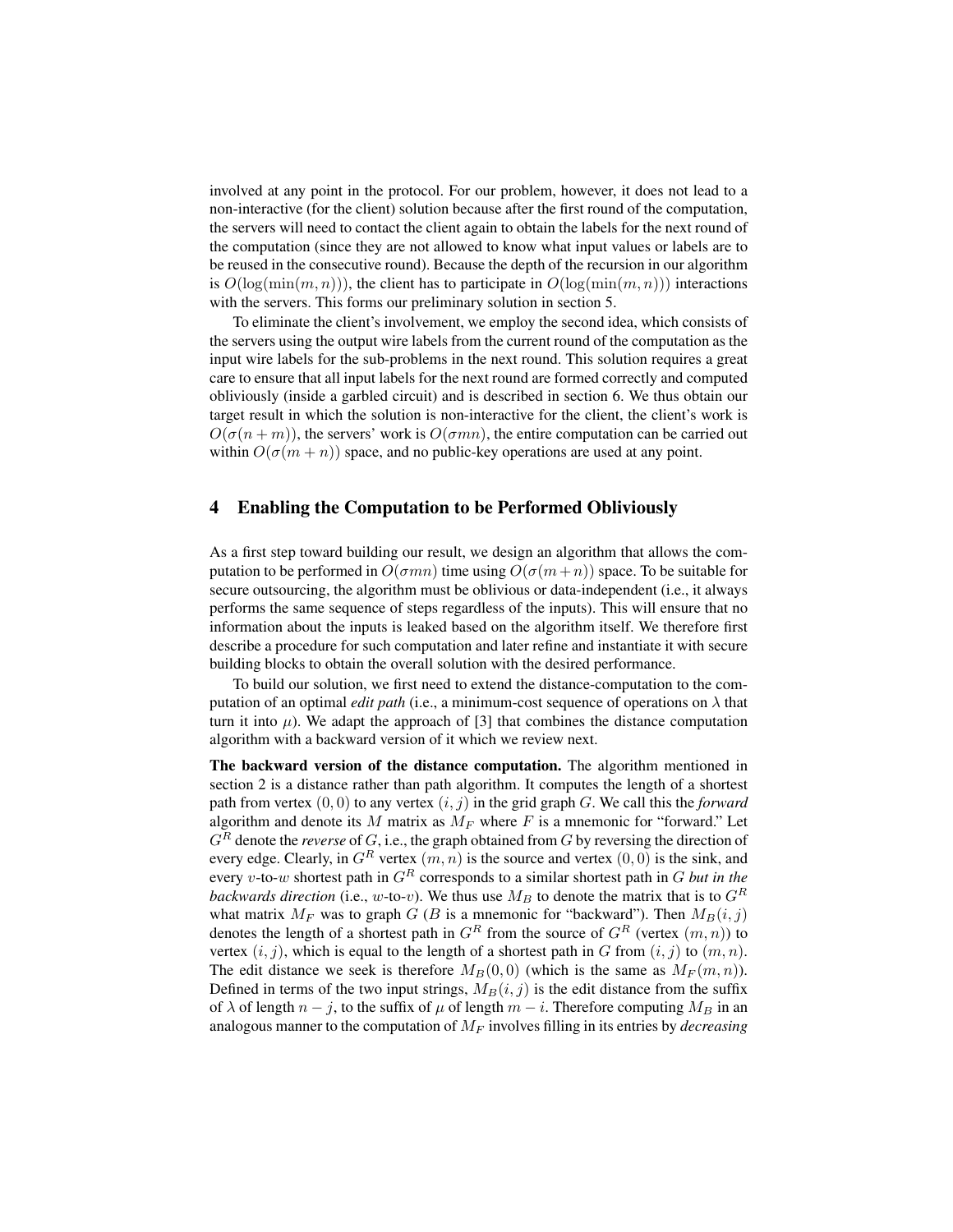(rather than increasing) row and column order. An algorithm for  $M_B$  follows from any algorithm for  $M_F$ , which we thus assume and use in the subsequent description.

Note that  $M_F(i, j) + M_B(i, j)$  is the length of a shortest source-to-sink path *constrained to go through vertex*  $(i, j)$  and hence might not be the shortest possible sourceto-sink path. However, if the shortest source-to-sink path goes though vertex  $(i, j)$ , then  $M_F(i, j) + M_B(i, j)$  is equal to the length of the shortest path. We use  $M_C$  to denote  $M_F + M_B$  (where C stands for "constrained").

Oblivious edit path computation. We can now describe our oblivious edit path algorithm with the desired bounds. Similar to the structure of computation in [3], we find for each row i of  $M_C$  the column  $\theta(i)$  of the minimum entry of that row, with ties broken in favor of the rightmost such entry. Note that  $M_C(i, \theta(i))$  is the edit distance  $M_F(m, n)$ . Computing the  $\theta$  function provides an implicit description of the edit path because:

- If  $\theta(i+1) = \theta(i) = i$ , then the edit path "leaves" row i through the vertical edge from vertex  $(i, j)$  to vertex  $(i + 1, j)$ . The cost of that edge is that of inserting  $\mu_{i+1}$ .
- If  $\theta(i + 1) = \theta(i) + \delta$ , where  $\delta > 0$ , then the client can "fill in" the portion of the edit path from vertex  $(i, \theta(i))$  to  $(i + 1, \theta(i) + \delta)$  in  $O(\delta)$  time (such a "thin" problem on a 2  $\times$  δ subgrid is trivially solvable in  $O(\delta)$  time). The cumulative cost of all such "thin problem solutions" is  $O(n)$  because the sum of all such  $\delta$ 's is  $\leq n$ .

Without loss of generality, let  $m \leq n$ . For reasons that will become apparent, similar to [3] we introduce a new symbol  $\epsilon$  that does not occur in  $\Sigma$  and denote  $\Sigma_{\epsilon} = \Sigma \cup \epsilon$ . We assign to  $\epsilon$  an insertion cost of 0, a deletion cost of  $\infty$ , and an  $\infty$  cost for any substitution in which it is involved. In practice,  $\infty$  can be set to be  $(m + n)$  times the largest cost appearing in the cost tables for  $\Sigma$  (whether it is insertion, deletion, or substitution).

Because given  $\theta(0), \ldots, \theta(m), C$  can compute the edit path in linear additional time, we give an algorithm for computing the  $\theta$  function. It proceeds in  $\log m$  rounds, the kth of which consists of  $2^{k-1}$  grid graphs (each described implicitly by two substrings of  $\mu$  and  $\lambda$ ) of respective dimensions  $(m/2^{k-1}) \times n_1, ..., (m/2^{k-1}) \times n_{2^{k-1}},$ where  $\sum_{t=1}^{2^{k-1}} n_t = (3/4)^{k-1} n$  as explained below. The first round proceeds as follows: 1. Run the forward edit distance algorithm to compute row  $m/2$  of  $M_F$ .

- 
- 2. Run the backward edit distance algorithm to compute row  $m/2$  of  $M_B$ . 3. Compute  $\theta(m/2)$  as the minimum of  $M_C(m/2, j)$  across all  $0 \le j \le n$ .

The two subproblems of round 2 could, *if one were not concerned about information leakage*, be defined by the following two sub-grids: (i) the  $(m/2) \times \theta(m/2)$  one that lies to the left and above vertex  $(m/2, \theta(m/2))$  and is described implicitly by the strings  $\mu_1, \ldots, \mu_{m/2}$  and  $\lambda_1, \ldots, \lambda_{\theta(m/2)}$ ; and (ii) the  $m/2 \times (n - \theta(m/2))$  one that lies to the right and below vertex  $(m/2, \theta(m/2))$  and is described implicitly by the strings  $\mu_{(m/2)+1}, \ldots, \mu_m$  and  $\lambda_{\theta(m/2)+1}, \ldots, \lambda_n$ . The area of those two subgrids is half the original, but their size would leak the value  $\theta(m/2)$  during outsourced computation. We fix this by using, for round 2, subgrids whose size does not depend on  $\theta(m/2)$  and yet their combined area is 3/4 of the original, as described below. In what follows, we assume without loss of generality that  $\theta(m/2) \geq n/2$ . While in this description it appears that the fact that  $\theta(m/2) > n/2$  is leaked, in our actual protocol described later this information is not revealed and the execution is fully oblivious.

– The first subgrid is of size  $(m/2) \times n$  and is defined by the strings  $\mu_1, \ldots, \mu_{m/2}$ and  $\lambda_1, \ldots, \lambda_{\theta(m/2)}, \epsilon, \ldots, \epsilon$ . The appending of the  $n - \theta(m/2)$  symbols of type  $\epsilon$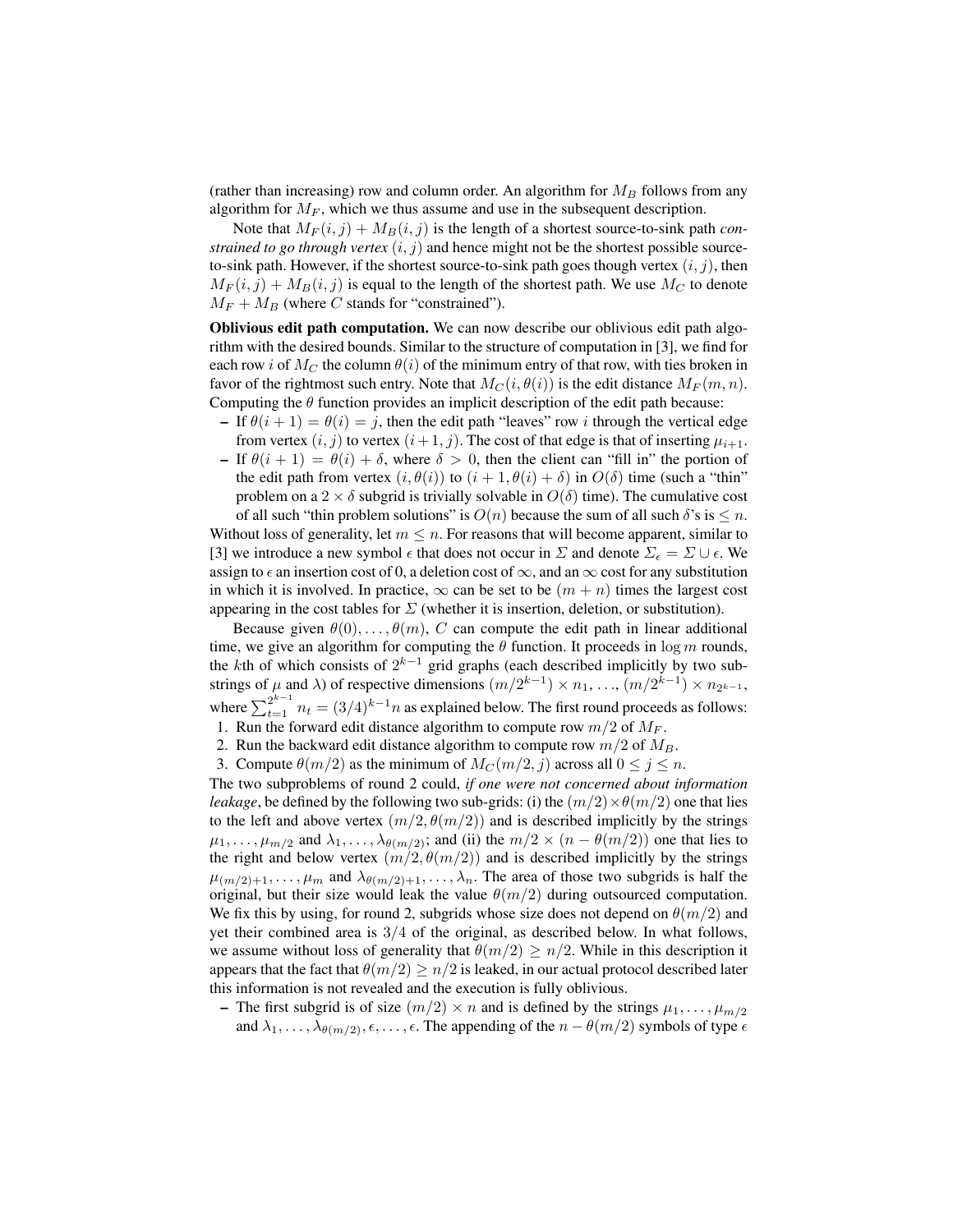| (a) $M_F$ | (b) $M_B$ | (c) $M_C$ | (d) $\theta$ |
|-----------|-----------|-----------|--------------|
| 4         | 14        |           | $= 0$        |
|           | 3         |           | $=1$         |
|           |           |           | $=1$         |
| っ         |           |           | $=2$         |
|           |           | $\circ$   | ᆖ            |

Table 1. Matrices for edit distance between strings AACG and AGAC.



Fig. 2. Illustration of  $\theta$  function computation.

at the end of the second string hides  $\theta(m/2)$  without changing the answer because the edit path for that subproblem has to use the  $n - \theta(m/2)$  horizontal edges of 0 cost that link vertex  $(m/2, \theta(m/2))$  to the vertex  $(m/2, n)$ .

– The second subgrid is of size  $(m/2) \times (n/2)$  and is defined by the strings  $\mu_{(m/2)+1}$ , ...,  $\mu_m$  and  $\epsilon, \ldots, \epsilon, \lambda_{\theta(m/2)+1}, \ldots, \lambda_n$ . The pre-pending of the  $(n/2) - \theta(m/2)$  $\epsilon$  symbols at the beginning of the second string hides  $\theta(m/2)$  without changing the answer because the edit path for that subproblem has to use the  $(n/2) - \theta(m/2)$ horizontal edges of 0 cost that link vertex  $(m/2, n/2)$  to the vertex  $(m/2, \theta(m/2))$ .

A pair of 3rd-round sub-problems is derived from each 2nd-round subgrid in the same way as above, thus the third round consists of 4 subgrids whose total (combined) number of columns is  $9n/16$  (namely,  $n/4$ ,  $n/8$ ,  $n/8$ , and  $n/16$ ) and the total number of rows is  $m$  ( $m/4$  rows for each).

Because the total (combined) problem size decreases by a factor of  $3/4$  from one round to the next, the overall work of the above algorithm is as claimed:  $O(\sigma mn)$ . More precisely, the recurrence is  $T(m, n) = T(\frac{m}{2}, n) + T(\frac{m}{2}, \frac{n}{2}) + \alpha \sigma mn$ , and by easy induction it can be shown that  $T(m, n) \leq 4\alpha \sigma mn$ . Space is linear because each invocation of the edit-distance protocol uses linear space.

To clarify many of the above notions, we give a small example using strings AACG and AGAC with insertion and deletion costs of 1, and substitution cost of 0 for equal characters and 2 for non-equal characters. The  $5 \times 5$  DAG for this example is like the one in Figure 1, and Table 4 provides matrices  $M_F$ ,  $M_B$ ,  $M_C$  and the values for  $\theta$ . Notice that  $M_B(0, 0) = M_F(4, 4) = 2$ , which is the edit distance between these two strings. Further, note that the shortest path goes through  $M(i, \theta(i))$  for any row i.

Also, Figure 2 demonstrates our algorithm for edit path computation, where at each iteration a given (sub-)grid is partitioned into two subgrids of  $1/2$  and  $1/4$  of its original size and the remaining  $1/4$  is removed. In the figure, shaded areas correspond to string padding with character  $\epsilon$ . In the figure, because  $\theta(m/2) < n/2$ , the top subgrid has size 1/4 and the bottom subgrid has size 1/2. In the second round,  $\theta(m/4) > n/4$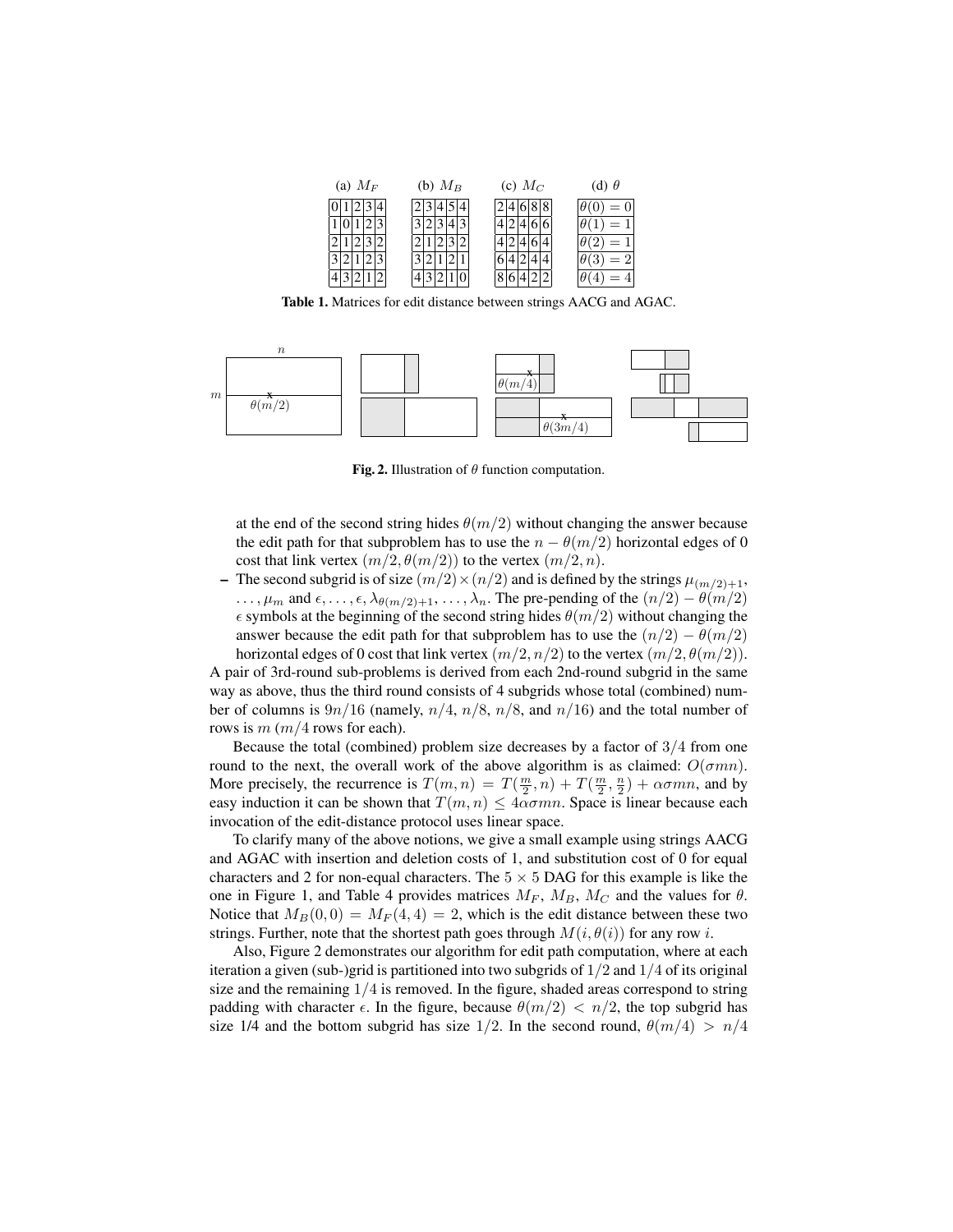and therefore the top subgrid is further partitioned into subgrids of size  $1/8$  and  $1/16$ , respectively; also,  $\theta(3m/4) > n/2$  and therefore the bottom grid is partitioned into subgrids of size 1/4 and 1/8, respectively.

## 5 Preliminary Protocol for Secure Edit Path Outsourcing

The above algorithm can be executed in the secure outsourcing setting using the round complexity of  $O(\log m)$  – or, more generally,  $O(\log(\min(m, n)))$  – if the servers can afford  $O(\sigma mn)$  space. If, however, the servers have only linear space  $O(\sigma(m + n))$ , their round complexity increases to  $O(\min(m, n))$  because the computation uses the total of  $O(\sigma mn)$  space. This does not affect the client's round complexity, which in our preliminary solution described next is  $O(log(min(m, n)))$ . We subsequently improve it in section 6 to make it non-interactive for the client at no extra (for the client) cost.

Having described the structure of the computation, we now proceed with the description of the secure outsourcing protocol for the edit path. Recall that the client's work should be  $O(\sigma(m+n))$ , while the servers perform  $O(\sigma mn)$  work. The protocol consists of executing the same procedure for each sub-problem in each round (starting with the problem of size  $m \times n$  in round 1), at the end of which the client learns the value of the  $\theta$  function at a single point. That is, for a subgrid defined by strings  $\hat{\mu}_{k+1},...,\hat{\mu}_{k+a}$  and  $\hat{\lambda}_{\ell+1},...,\hat{\lambda}_{\ell+b}$ , the client learns  $\theta(k+a/2)$  and the servers learn nothing. Here  $\hat{\mu}_i$  and  $\hat{\lambda}_j$  are from  $\Sigma_{\epsilon}$  since after the first round each subgrid is formed by prepending or appending a number of  $\epsilon$  characters to portions of the original strings.

In this protocol the client performs  $O(\sigma(a+b))$  work for a subgrid of size  $a \times b$ , and the servers perform  $O(\sigma ab)$  work. The client's work is thus characterized by recurrence  $T(m, n) = T(\frac{m}{2}, n) + T(\frac{m}{2}, \frac{n}{2}) + \beta \sigma(m+n)$  and can be shown to be  $\leq 4\beta\sigma(m+n)$ using the total of  $O(\log m)$  rounds. In what follows, we describe a protocol for a subgrid defined by strings  $\hat{\mu}_{k+1}, \dots, \hat{\mu}_{k+a}$  and  $\hat{\lambda}_{\ell+1}, \dots, \hat{\lambda}_{\ell+b}$ , in which the client learns the  $\theta$ value and prepares two subgrids for the next round.

For the sake of the current description, suppose that  $S_1$  has access to  $\hat{\mu}_{k+1}, \ldots$ ,  $\hat{\mu}_{k+a}$ , but wants to keep the string private from  $\hat{S}_2$ , and  $S_2$  has access to  $\hat{\lambda}_{\ell+1}, \dots, \hat{\lambda}_{\ell+b}$ , but likewise wants to keep its string private from  $S_1$ .  $S_1$  and  $S_2$  can engage in secure two-party computation, where  $S_1$  inputs each  $\hat{\mu}_i$  and the corresponding  $I(\hat{\mu}_i)$ , and  $S_2$ inputs each  $\hat{\lambda}_j$ , the corresponding  $D(\hat{\lambda}_j)$ , and a vector  $S(\hat{\lambda}_j, \cdot)$  that defines the cost of substituting  $\hat{\lambda}_j$  with every character in  $\Sigma_\epsilon$ . Then to be able to proceed with each step of the dynamic programming problem, they compute each  $M(i, j)$  as specified, where the computation proceeds in an oblivious way as follows:

- 1. for  $t = 1$  to  $\sigma + 1$  do
- 2.  $c = (\hat{\mu}_i \stackrel{?}{=} t);$
- 3.  $s_t = c \cdot S(\hat{\lambda}_j, t);$
- 4.  $s = \sum_{t=1}^{\sigma+1} s_t;$

5.  $M(i, j) = \min(M(i - 1, j - 1) + s, M(i - 1, j) + I(\hat{\mu}_i), M(i, j - 1) + D(\hat{\lambda}_j));$ Here  $(x = y)$  denotes an equality test that outputs a bit which is set to 1 iff  $x = y$ . The procedure obliviously chooses the correct substitution cost from the vector  $S(\hat{\lambda}_j, \cdot)$  and

uses it to compute  $M(i, j)$ . The cost of computing each  $M(i, j)$  is thus linear in  $\sigma$ .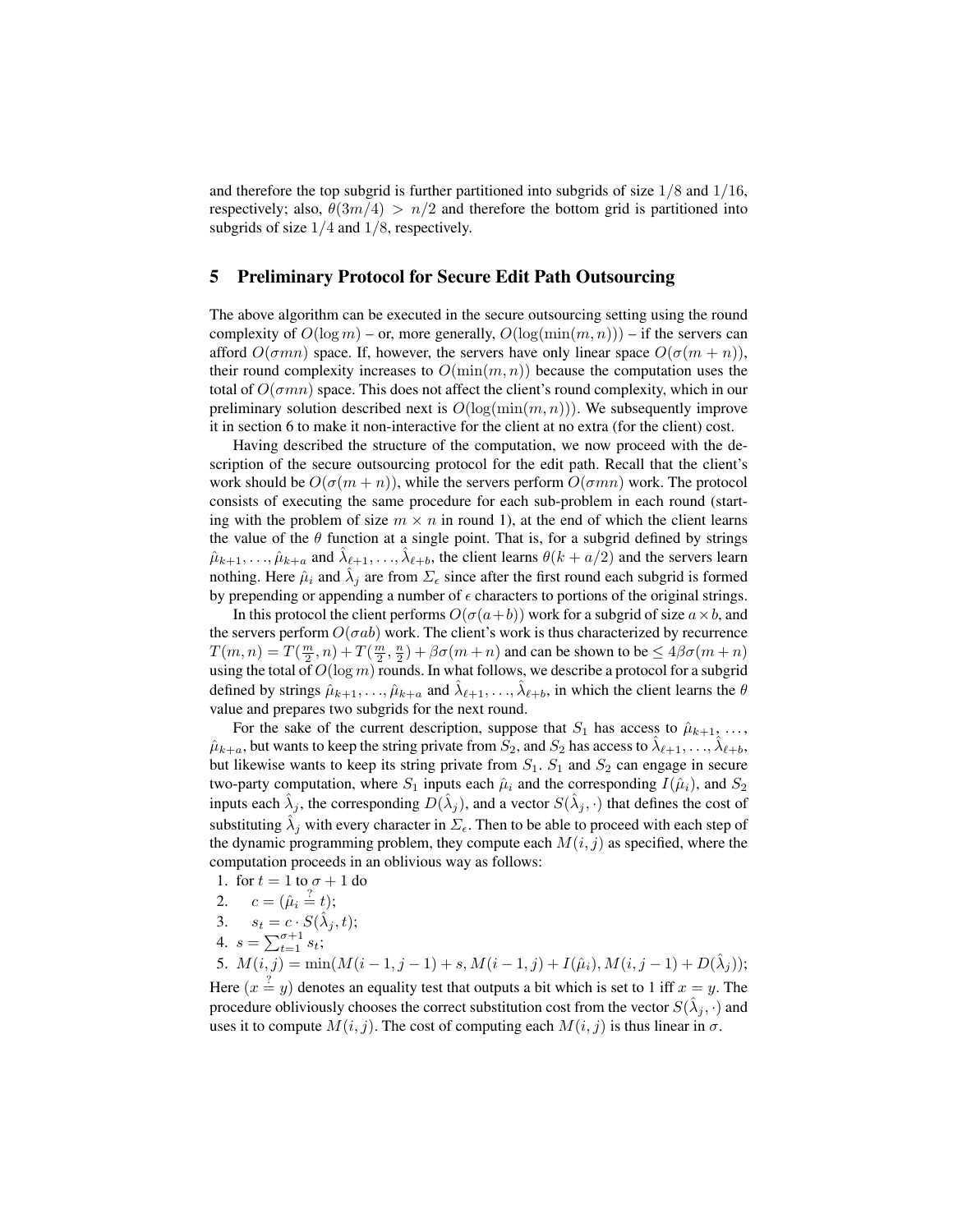To take this to the outsourcing context in which neither  $S_1$  nor  $S_2$  have access to the input strings or the output, we will now have the client  $C$  provide all of the inputs that  $S_1$  and  $S_2$  will use without learning any information about them (other than the lengths m, n, and  $\sigma$ ). In particular, one server, say  $S_1$ , will be responsible for garbled circuit construction for a subgrid problem using oblivious execution described above, while the second server,  $S_2$ , will evaluate it on the client's inputs without knowing the meaning of the random labels that it handles. In a traditional implementation, we would have  $S_1$  build a garbled circuit and send it to  $S_2$ , after which the client and  $S_1$  engage in OT so that the client learns the (random) labels of the input wires corresponding to all of its inputs (namely,  $\hat{\mu}_{k+1},...,\hat{\mu}_{k+a}, \hat{\lambda}_{\ell+1},...,\hat{\lambda}_{\ell+b}, I(\hat{\mu}_i)$  for each  $k < i \leq k+a$ , and  $D(\hat{\lambda}_j)$  and  $S(\hat{\lambda}_j, \cdot)$  for each  $\ell < j \leq \ell + b$ ). The client then would send the labels it received from  $S_1$  to  $S_2$ ,  $S_2$  would evaluate the garbled circuit on the clientsupplied input wire labels and send the labels corresponding to the output wires to C.  $S_1$  then would send to C the meaning of all output wire labels and C learns the result. We, however, propose a more efficient solution in which the need for computationallyintensive OTs is entirely eliminated. In detail, we have the client generate all input wire labels that it consequently sends to  $S_1$ .  $S_1$  uses these labels to produce a garbled circuit that it sends to  $S_2$ .  $S_1$  also sends all output wires and their meaning to C. C then sends the labels corresponding to its private input to  $S_2$ , who evaluates the circuit as before and sends the labels corresponding to the output to C.

**Input:** C has private strings  $\hat{\mu}_{k+1},...,\hat{\mu}_{k+a}$  and  $\hat{\lambda}_{\ell+1},...,\hat{\lambda}_{\ell+b}$  and the corresponding insertion, deletion, and substitution costs, namely,  $I(\hat{\mu}_i)$  for  $k < i \leq k + a$  and  $D(\hat{\lambda}_j)$ and  $S(\hat{\lambda}_j, \cdot)$  for  $\ell < j \leq \ell + b$ .  $S_1$  and  $S_2$  contribute no input.

**Output:** C obtains  $\theta(k+a/2)$  and new pairs of strings  $\hat{\mu}'_{k'+1},\ldots,\hat{\mu}'_{k'+a/2},\hat{\lambda}'_{\ell'+1},\ldots,\hat{\lambda}'_{\ell'+b}$ and  $\hat{\mu}''_{k''+1}, \ldots, \hat{\mu}''_{k''+a/2}, \hat{\lambda}''_{\ell''+1}, \ldots, \hat{\lambda}''_{\ell''+b/2}$  that define subgrids for the next round.  $S_1$ and  $S_2$  learn nothing.

#### Protocol 1:

- 1. C generates  $a(s_{\Sigma} + s_C) + b(s_{\Sigma} + s_C + s_C | \Sigma_{\epsilon} |)$  pairs of random labels  $(\ell_0^{(t)}, \ell_1^{(t)})$ , where  $s_{\Sigma} = \lfloor \log(|\Sigma_{\epsilon}|) \rfloor = \lfloor \log(\sigma + 1) \rfloor$  is the size of binary representation of an alphabet character,  $s_C$  is the size of binary representation of costs<sup>5</sup> in tables  $I(\cdot)$ ,  $D(\cdot)$ , and  $S(\cdot, \cdot)$ , and  $t \in [1, s_{\Sigma}(a+b) + s_{\Sigma}(a+2b+\sigma b)].$
- 2. C sends all  $(\ell_0^{(t)}, \ell_1^{(t)})$  to  $S_1$  who uses them as the input wire labels in constructing a garbled circuit.
- 3. C sends a single label  $\ell_{h_1}^{(t)}$  $\begin{bmatrix} 1 \ b_t \end{bmatrix}$  for each t to  $S_2$ , where  $b_t$  is 0 or 1 depending on the corresponding bit of C's input.
- 4.  $S_1$  sends the garbled circuit to  $S_2$  and all output wire labels to  $C$ , which we denote by  $(\hat{\ell}_0^{(t)}, \hat{\ell}_1^{(t)})$  for  $t = 1, ..., s_b$ , where  $s_b = \lceil \log b \rceil$  is the size of the binary representation of the output  $\theta(k + a/2)$  which takes on b possible values.
- 5.  $S_2$  evaluates the garbled circuit using the input labels received from  $C$  and sends labels  $\hat{\ell}_{b_1}^{(t)}$  $\theta_{b_t}^{(t)}$  that correspond to the computed output for  $t \in [1, s_b]$  to C.

<sup>&</sup>lt;sup>5</sup> For simplicity of representation we use fixed length  $s_C$  for costs in all tables, but this does not need to be the case. Also, because  $\epsilon$  character is not present in the original strings, the values of  $s_{\Sigma}$  and  $s_{C}$  can be adjusted accordingly in the first round.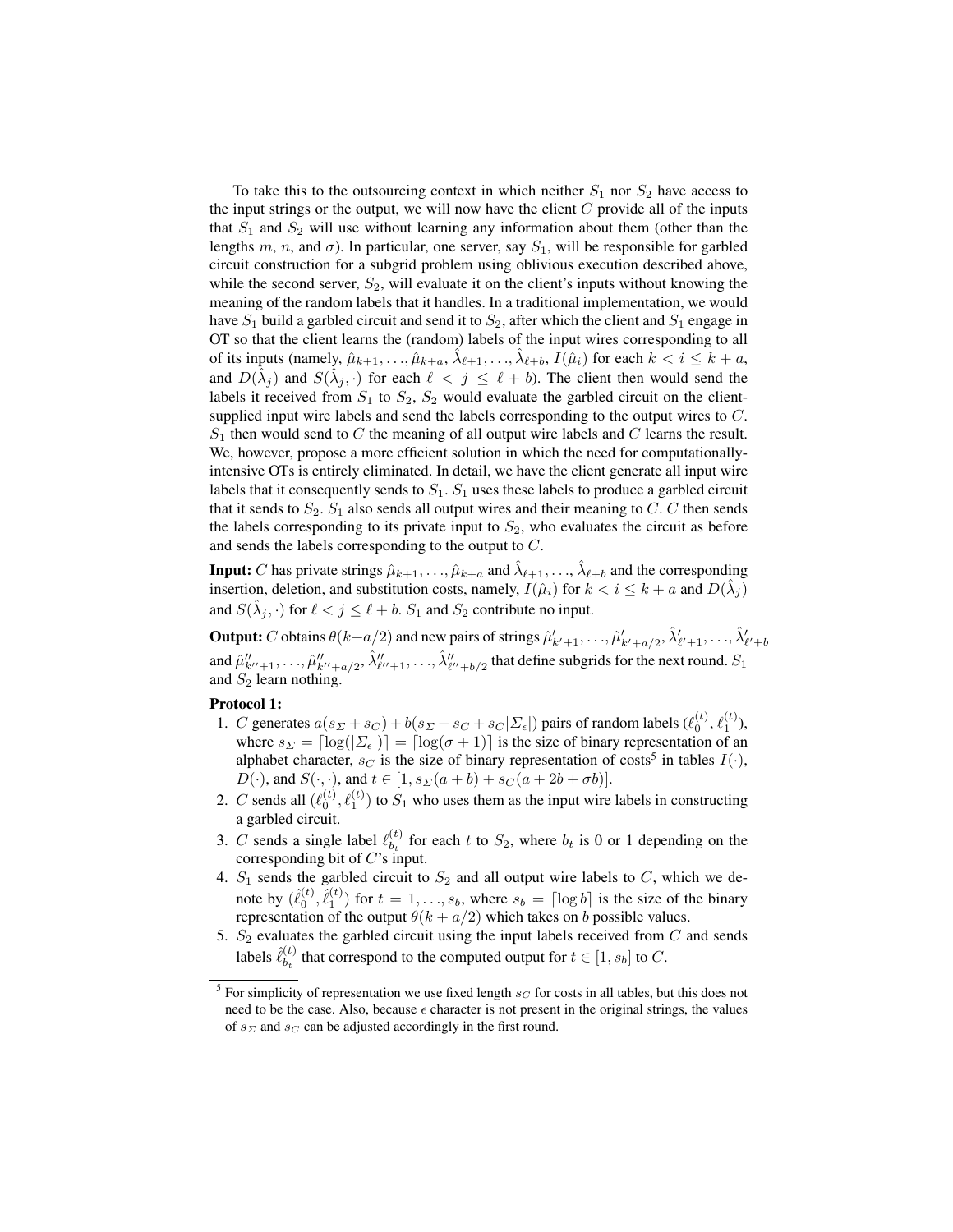- 6. C recovers the meaning of the output (i.e., the bit  $b_t$ ) for each  $\hat{\ell}_{b_t}^{(t)}$  $b_t^{(t)}$  using the labels  $(\hat{\ell}_0^{(t)}, \hat{\ell}_1^{(t)})$  it previously received from  $S_1$ . Let b' denote the output  $\theta(k + a/2)$ .
- 7. C forms two new sub-problems based on the value of b'. If  $b' \ge b/2$ , C sets:  $-\hat{\mu}'_{k'+1}, \ldots, \hat{\mu}'_{k'+a/2} = \hat{\mu}_{k+1}, \ldots, \hat{\mu}_{k+a/2},$  $-\hat{\lambda}'_{\ell'+1}, \ldots, \hat{\lambda}'_{\ell'+b} = \hat{\lambda}_{\ell+1}, \ldots, \hat{\lambda}_{\ell+b'}, \epsilon, \ldots \epsilon,$  $-\hat{\mu}''_{k''+1}, \ldots, \hat{\mu}''_{k''+a/2} = \hat{\mu}_{k+(a/2)+1}, \ldots, \hat{\mu}_{k+a},$  $-\hat{\lambda}''_{\ell''+1}, \ldots, \hat{\lambda}''_{\ell''+b/2} = \epsilon, \ldots, \epsilon, \hat{\lambda}_{\ell+b'+1}, \ldots, \hat{\lambda}_{\ell+b}.$ Otherwise,  $C$  sets:  $-\hat{\mu}'_{k'+1}, \ldots, \hat{\mu}'_{k'+a/2} = \hat{\mu}_{k+(a/2)+1}, \ldots, \hat{\mu}_{k+a},$ 
	- $-\hat{\lambda}'_{\ell'+1}, \ldots, \hat{\lambda}'_{\ell'+b} = \epsilon, \ldots, \epsilon, \hat{\lambda}_{\ell+b'+1}, \ldots, \hat{\lambda}_{\ell+b},$
	- $-\hat{\mu}''_{k''+1}, \ldots, \hat{\mu}''_{k''+a/2} = \hat{\mu}_{k+1}, \ldots, \hat{\mu}_{k+a/2},$
	- $-\hat{\lambda}''_{\ell''+1}, \ldots, \hat{\lambda}''_{\ell''+b/2} = \hat{\lambda}_{\ell+1}, \ldots, \hat{\lambda}_{\ell+b'}, \epsilon, \ldots, \epsilon.$

 $C$  and the servers can now engage in the next round of computation using two newly determined subgrids. Note that this solution works even when the cost tables that define insertion, deletion, and substitution are private and known only to the client. This concludes our description of secure edit path outsourcing.

# 6 Reducing Client's Involvement

While the solution above already significantly outperforms prior work, in this section we further improve it by making the protocol non-interactive for the client. Now the client initially sends data to  $S_1$  and  $S_2$  and at the end of the computation receives the result from  $S_1$  and  $S_2$  and recovers the edit path.

Our idea in eliminating the client's interaction such that no oblivious transfer for garbled circuit evaluation has to be introduced consists of using output wires of a garbled circuit as input wires for the garbled circuits used in the next round. To be able to do so, the server needs to obliviously compute the input strings for the next round of computation, the wires of which will then be reused in subsequent garbled circuits. Let  $S_1$  and  $S_2$  compute  $\theta(m/2)$  in the first round of the computation, where C provides inputs  $\mu_1, \ldots, \mu_m, \lambda_1, \ldots, \lambda_n$ ,  $I(\mu_i)$  for  $i = 1, \ldots, m$ , and  $D(\lambda_j)$  and  $S(\lambda_j, \cdot)$ for  $j = 1, ..., n$  in the manner described above. After determining the value of  $\theta(m/2)$ ,  $S_1$  and  $S_2$  can proceed with obliviously computing strings  $\mu'_1, \ldots, \mu'_{m/2}, \lambda'_1, \ldots, \lambda'_n$  and  $\mu''_1,\ldots,\mu''_{m/2},\lambda''_1,\ldots,\lambda''_{n/2}$  (with the corresponding insertion, deletion, and substitution costs) which will become inputs for the next round as follows:

1.  $c = (\theta(m/2) \stackrel{?}{\lt} n/2);$ 2. for  $i = 1$  to  $m/2$  do 3.  $\mu'_i = (1-c)\mu_i + c\mu_{(m/2)+i};$ 4.  $\mu''_i = c\mu_i + (1-c)\mu_{(m/2)+i};$ 5. for  $j = 1$  to n do 6.  $c_j = (\theta(m/2) \leq j);$  // can always set  $c_n = 1$ 7.  $\lambda'_j = (1 - c \oplus c_j)\lambda_j + (c \oplus c_j)\epsilon;$ 8. for  $j = 1$  to  $n/2$  do 9.  $\lambda''_j = c(c_j \epsilon + (1-c_j)\lambda_j) + (1-c)(c_{(n/2)+j}\lambda_{(n/2)+j} + (1-c_{(n/2)+j})\epsilon);$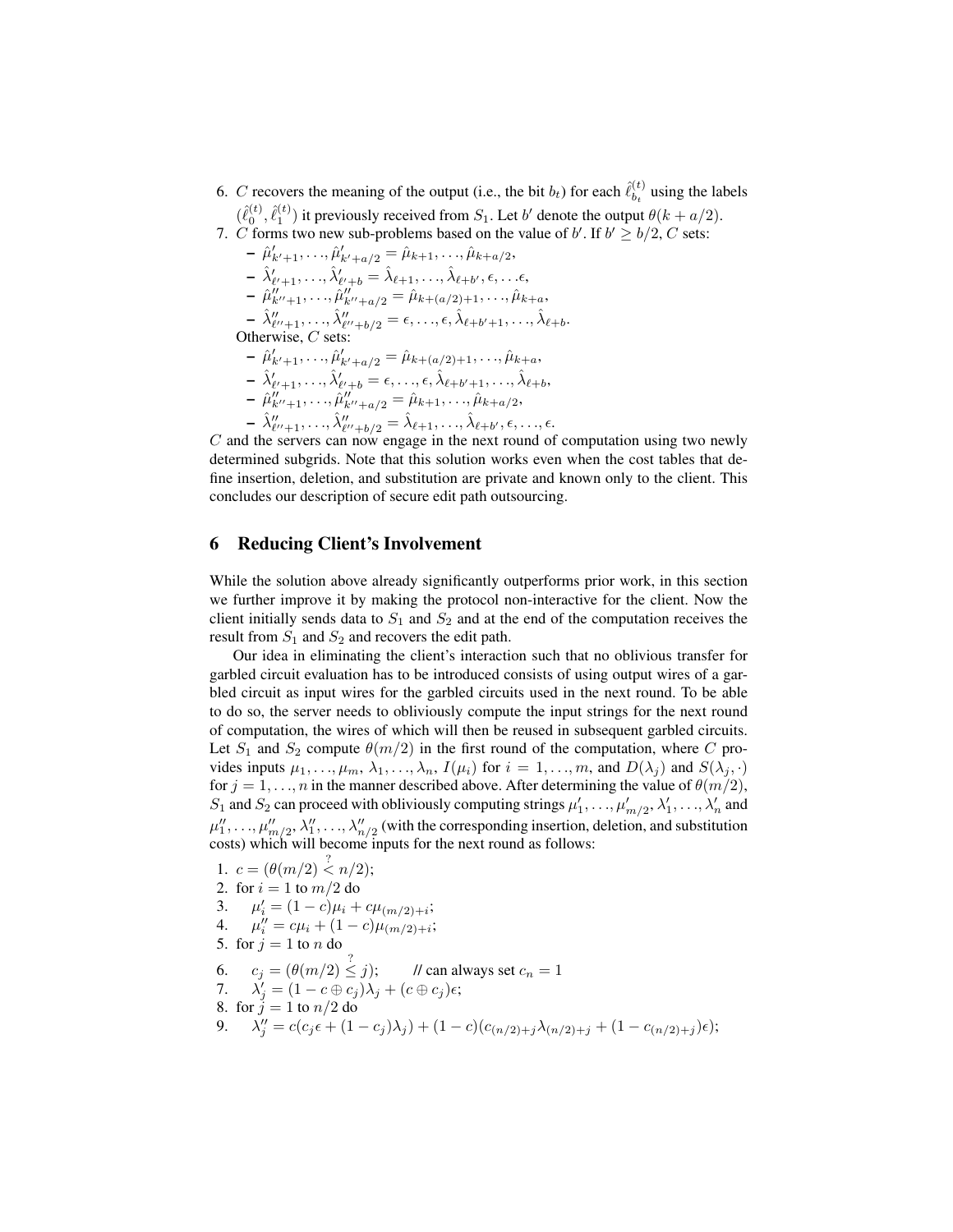The computation of the  $\mu_i$ 's and  $\mu_i''$ 's above is rather straightforward. To compute  $\lambda_j'$ 's (for the larger  $1/2$  part), when c is set, the larger area corresponds to the bottom rows and the beginning needs to be populated with  $\epsilon$  characters. So we keep  $\lambda_i$  if  $c_i$  is set and replace it with  $\epsilon$  otherwise. When c is not set, the larger area comes from the top rows and erasing happens at the end. In this case, we keep  $\lambda_i$  if  $c_i$  is not set and replace it with  $\epsilon$  otherwise. The expression for  $\lambda'_j$  above corresponds to this logic in a more compact form. To compute  $\lambda_j''$ 's (for the 1/4 part), when c is set, the top left quadrant is used and padding happens at the end. Thus, if  $c_i$  is set, use  $\epsilon$ , and use  $\lambda_i$  otherwise. When  $c$  is not set, we are using the bottom right quadrant with padding in the beginning. So if  $c_{(n/2)+j}$  is set, use  $\lambda_{(n/2)+j}$  and use  $\epsilon$  otherwise.

Referring back to the example in Figure 2, the value of  $c$  determines whether the size of the top or bottom subgrid should be reduced and the values of  $c_j$  determine what portions of the strings should be replaced with  $\epsilon$ . As part of the computation, the servers always process the 1/2-sized and 1/4-sized grids in the same way, regardless of from what portion of the original grid they come. This means that a subgrid processing purely depends on its size, while the origin of a subgrid of any given size is protected (i.e., unlike this computation, the positioning of subgrids in Figure 2 is not oblivious).

The above allows the servers to compute the strings themselves for the next round of the computation, but we also want to ensure that they are able to compute the rest of the input which consists of insertion, deletion, and substitution costs. Here we demonstrate oblivious computation of such values on the example of strings  $\mu'_1, \ldots, \mu'_{m/2}$ ,  $\lambda'_1, \ldots, \lambda'_n$ . The costs for strings  $\mu''_1, \ldots, \mu''_{m/2}, \lambda''_1, \ldots, \lambda''_{n/2}$  can be computed analogously. From the privacy point of view, we distinguish between two cases: (i) the insertion, deletion, and substitution cost tables are public (i.e., known to the servers) and (ii) the cost tables are private (i.e., known only to the client). Whether the cost tables are public or not will affect how a garbled circuit is constructed, but the computation built into the circuit must proceed obliviously regardless of that fact. In particular, when the cost tables are public, their values will be input into circuits as constants (in which case two inputs wires – one encoding a 0 and another encoding a 1 – can be used to encode all constants), while when they are private, the client will need to additionally produce input wires for all constant values that comprise the cost tables and communicate their values to  $S_1$  and  $S_2$  in the same manner as for all other private inputs. What follows describes oblivious computation of  $I(\mu'_i)$ ,  $D(\lambda'_j)$ , and  $S(\lambda'_j, \cdot)$  for the next round.

- 1. for  $i = 1$  to  $m/2$  do
- 2.  $I(\mu'_i) = 0;$
- 3. for  $t = 1$  to  $\sigma + 1$  do
- 4.  $c = (\mu'_i \stackrel{?}{=} t);$
- 5.  $I(\mu'_i) = I(\mu'_i) + c \cdot I(t);$
- 6. for  $j = 1$  to *n* do
- 7.  $D(\lambda'_j) = 0;$
- 8.  $S(\lambda_j', \cdot) = \langle 0, \ldots, 0 \rangle;$
- 9. for  $t = 1$  to  $\sigma + 1$  do
- 10.  $c = (\lambda'_j \stackrel{?}{=} t);$
- 11.  $D(\lambda'_j) = D(\lambda'_j) + c \cdot D(t);$
- 12.  $S(\lambda'_j, \cdot) = S(\lambda'_j, \cdot) + c \cdot S(t, \cdot);$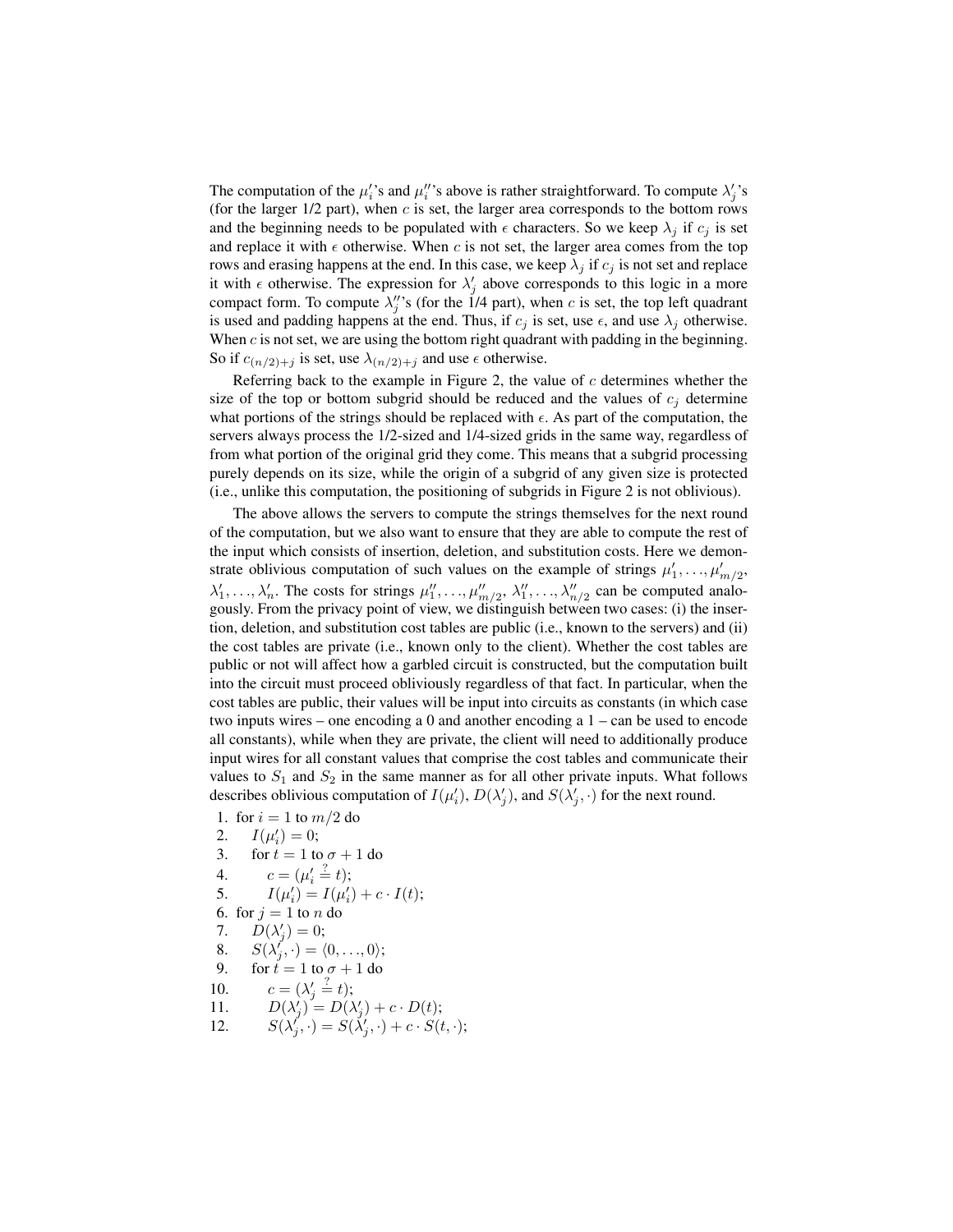For compactness of presentation above, we define operations on vectors  $S(\lambda_i', \cdot)$  and  $S(t, \cdot)$  in a single step, but it should be understood that all addition, multiplication, and assignment operations in this case are performed element-wise.

The above allows  $S_1$  and  $S_2$  to produce all inputs for the next round of the computation. Because the cost tables for insertion, deletion, and substitution are needed for each subgrid computation, when their values are public,  $S_1$  will as before encode the constants into each circuit it forms. When, on the other hand, such values are private and should not be revealed to  $S_1$  or  $S_2$ ,  $S_1$  will use the same wire labels for the constants as the ones provided by the client in the first round, and  $S_2$  will also reuse the labels that it received from the client for these constants in the first round of the computation. We note that while in general reuse of garbled circuits or their parts is not safe from the privacy point of view, in this case the servers can use the same wires in multiple circuits because the labels (or inputs) on which  $S_2$  evaluates the circuits are always the same. This means that the labels themselves do not change and do not allow  $S_2$  to learn any information contained in the cost tables. All other labels in garbled circuits are chosen anew and therefore  $S_2$  cannot deduce any information as a result of gate evaluation. This allows us to obtain the overall protocol as follows:

**Input:** C has private strings  $\mu_1, \ldots, \mu_m$  and  $\lambda_1, \ldots, \lambda_n$ . The insertion, deletion, and substitution cost tables can be  $C$ 's additional private input or known to all parties.  $S_1$ and  $S_2$  do not contribute any input.

**Output:** C obtains the edit path.  $S_1$  and  $S_2$  learn nothing.

## Protocol 2:

- 1. C generates two random labels  $(\ell_0^{(t)}, \ell_1^{(t)})$  for each bit of its input  $\mu_1, \ldots, \mu_m$ ,  $\lambda_1, \ldots, \lambda_n$ ,  $I(\mu_i)$  for each  $i \in [1, m]$ ,  $D(\lambda_j)$  and  $S(\lambda_j, \cdot)$  for each  $j \in [1, n]$ ,  $I(\cdot), D(\cdot)$ , and  $S(\cdot, \cdot)$  resulting in  $t \in [1, s_{\Sigma}(m+n) + s_{\Sigma}(m+n+3\sigma+\sigma^2))]$ .
- 2. C sends all  $(\ell_0^{(t)}, \ell_1^{(t)})$  to  $S_1$ , and it sends a single label  $\ell_{b_t}^{(t)}$  $b_t^{(t)}$  for each t to  $S_2$ , where  $b_t$  is 0 or 1 depending on the corresponding bit of  $C$ 's input.
- 3.  $S_1$  uses the pairs of labels it received from  $C$  as the input wire labels in constructing a garbled circuit that produces  $\theta(m/2)$ , strings  $\mu'_1, \ldots, \mu'_{m/2}, \lambda'_1, \ldots, \lambda'_n$  and the corresponding  $I(\mu'_i)$ ,  $D(\lambda'_j)$ , and  $S(\lambda'_j, \cdot)$ , as well as strings  $\mu''_1, \ldots, \mu''_{m/2}$ ,  $\lambda''_1, \ldots, \lambda''_{n/2}$  and the corresponding  $I(\mu''_i), D(\lambda''_j)$ , and  $S(\lambda''_j, \cdot)$ . Let the pairs of the output wire labels that correspond to  $\theta(m/2)$  be denoted by  $(\hat{\ell}_0^{(t)}, \hat{\ell}_1^{(t)})$ , where  $t \in$  $[1, \lceil \log(n) \rceil]$ , the labels corresponding to the output labels for the first sub-problem be denoted by  $(\ell_0'^{(t)}, \ell_1'^{(t)})$ , where  $t \in [1, s_{\Sigma}(m/2 + n) + s_{C}(m/2 + n + \sigma n)]$ , and the labels corresponding to the output labels for the second sub-problem be denoted by  $(\ell_0''^{(t)}, \ell_1''^{(t)})$ , where  $t \in [1, s_E(m+n)/2 + s_C(m+n+\sigma n)/2]$ .
- 4.  $S_1$  sends its garbled circuit to  $S_2$ , which  $S_2$  evaluates using the input labels received from C.  $S_1$  stores for later reference pairs of labels  $(\hat{\ell}_0^{(t)}, \hat{\ell}_1^{(t)})$  and  $S_2$  stores the labels for the same wires  $\hat{\ell}_{h}^{(t)}$  $b_t^{(t)}$  that it computed.
- 5.  $S_1$  and  $S_2$  now engage in the second round of the computation, where for the first circuit  $S_1$  uses pairs  $(\ell_0'^{(t)}, \ell_1'^{(t)})$  as the input wire labels as well as the pairs of the input wire labels from C that correspond to cost tables  $I(\cdot)$ ,  $D(\cdot)$ , and  $S(\cdot, \cdot)$ . After the circuit is formed  $S_1$  sends it to  $S_2$  who uses the labels  $\ell_{b}^{(t)}$  $b_t^{(t)}$  it computed in the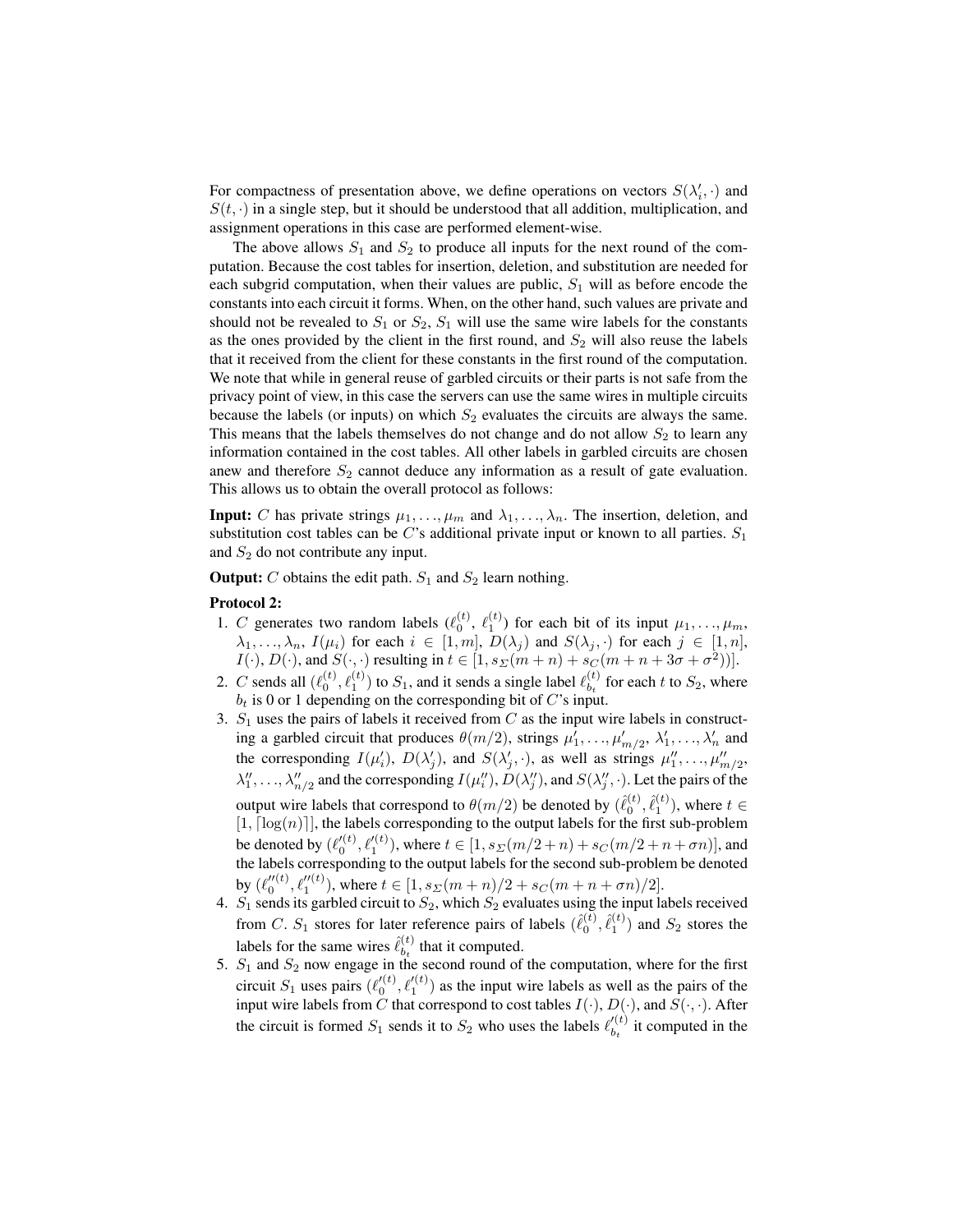first round as well as the labels for the cost tables supplied by  $C$  in the first round to evaluate this circuit.

- 6.  $S_1$  forms and  $S_2$  evaluates the second circuit of the second round and all circuits in consecutive rounds analogously. As before, for each circuit they store the labels of the output wires that correspond to evaluation of  $\theta(\cdot)$  on a specific point (i.e.,  $S_1$ ) stores a pair for encoding each bit of the output and  $S_2$  stores a label per output bit that it obtained as a result of circuit evaluation).
- 7. When  $S_1$  and  $S_2$  reach the bottom of recursion,  $S_1$  sends pairs  $(\hat{\ell}_0^{(t)}, \hat{\ell}_1^{(t)})$  and  $S_2$ sends values  $\hat{\ell}_{h}^{(t)}$  $\mathbf{b}_{t}^{(t)}$  from each circuit to C. C uses the labels to reconstruct the values of the  $\theta$  function on all evaluated points, from which it reconstructs the edit path as described in section 4.

We obtain the final result in which the servers' communication and computation is  $O(\sigma mn)$  and the work is dominated by the same number of symmetric key or hash function operations for garbled circuit evaluation. The solution works when the servers have only  $O(\sigma(m + n))$  available space. The client's communication and computation is  $O(\sigma(m + n))$ , where work is dominated by generation of the same number of random labels. The round complexity for the client is  $O(1)$  and the round complexity for the servers can be expressed as a function of their space. When the servers' space is  $O(\sigma mn)$ , the round complexity is  $O(log(min(m, n)))$ . When the servers' space is lower, the round complexity increases as detailed later in this section. Security analysis is omitted due to space considerations and can be found in the full version.

Achieving linear space at the servers. As previously mentioned, our solution was designed to ensure that the servers will be able to carry out the computation using as little as  $O(\sigma(m+n))$  space as m and n can be large. Because the circuit size starts from  $O(\sigma mn)$  (before it exponentially reduces in each round),  $S_1$  will generate and send to  $S_2$  a part of the overall circuit before the next portion can be produced. Similarly,  $S_2$ will receive and evaluate a part of a circuit at a time. Because the entries of the Mmatrix can be computed row by row (or column by column), when the servers' space is constrained, the part of the circuit generated and evaluated in each round will follow the same structure of the computation (i.e., a circuit corresponding to the computation of one or more rows is produced and evaluated at a time). This causes the number of times  $S_1$  and  $S_2$  interact to increase from the minimum  $O(\log \min(m, n))$ . As the size of each circuit reduces in consecutive rounds,  $S_1$  and  $S_2$  will be able to process a larger portion of a circuit and then multiple circuits per interaction. Thus, the number of interactions for the servers is  $O(\min(m, n))$  when they only have  $O(\sigma(m + n))$  space available. In other words, for servers with memory constraints of  $o(\sigma mn)$ , there is a tradeoff between their space capacity and the number of interactions. This obviously does not affect the client who only sends and later receives its data.

Performance. To gain insights into performance of our solution, we compute the size of garbled circuits as a function of parameters  $m$ ,  $n$ , and  $\sigma$  and approximate the protocol's runtime. For concreteness, we set the cost of insertion and deletion to be 1, and the cost of substitution with a different character to be 2 and with the same character to be 0.

In the circuit, we want to use the smallest possible number of bits to represent values and store intermediate results. This in particular means that the size of representation of input characters, substitution costs, and intermediate matrix values will differ. Also,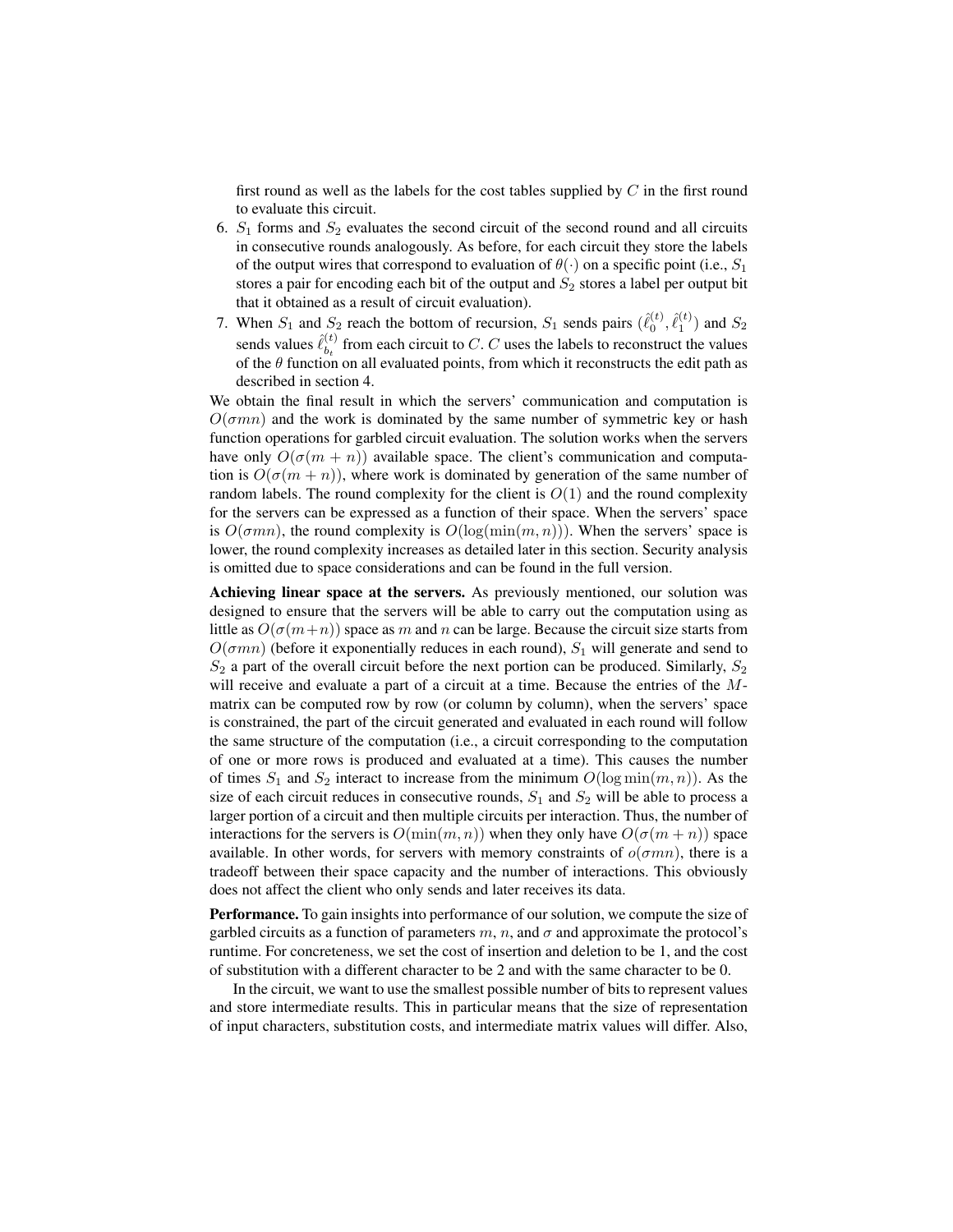|      | Value of $n = m$ Number of gates Computation Communication |                    |          |
|------|------------------------------------------------------------|--------------------|----------|
| 250  | $50 \times 10^6$                                           | $8.3 \text{ min}$  | 1.4 GB   |
| 500  | $221 \times 10^{6}$                                        | $36.6 \text{ min}$ | $6.2$ GB |
| 1000 | $966 \times 10^{6}$                                        | $161 \text{ min}$  | 27.0 GB  |
|      |                                                            | .                  |          |

Table 2. Servers' combined computation and communication.

with the free XOR gates technique of [14], we can implement equality testing of two  $\ell$ -bit values using  $\ell - 1$  non-free gates (i.e., XOR the inputs and compute OR of the resulting bits), multiplication of an  $\ell$ -bit value by a bit using  $\ell$  AND gates, addition of k  $\ell$ -bit values from which at most one is non-zero (as on line 4 of matrix cell computation in section 5) using  $k\ell$  OR gates, and regular addition and minimum as in [13]. All constants are encoded using the total of two input wires. For an  $m \times n$  matrix with  $\sigma = 4$ , this gives us  $\langle (n-1)(m-1)(7 \log(n+m) + 18) \rangle$  non-XOR gates for the first round (without using  $\epsilon$ ) and  $\langle (n-1)(m-1)(25\log(n+m)+16)$  for all consecutive rounds. Thus, implementing the preliminary protocol in section 5 involves  $< (n-1)(m-1)(82 \log(n+m) + 64)$  non-XOR gates.  $O(\log(n+m))$  bits are used to represent matrix elements  $M(i, j)$ . Removing client's involvement in the protocol introduces additional  $\approx 84m+3n(54\log(n+m)+\log n+29)$  non-XOR gates. We note that the number of gates in our edit distance computation is larger than, e.g., in [11] for computing the Levenshtein's distance due to the generality of the edit distance problem we are solving. Some of the circuit optimizations from [11] can be applied to special cases of our problem to result in smaller circuits and faster performance.

Table 2 provides estimated number of gates and runtime of our solution assuming 100 non-free gates per msec (based on evaluation results in [11, 7]) on single-threaded commodity hardware (which can be reduced with more powerful or multi-core servers). Communication is computed using 25% savings per gate [17]. The client's work is only to generate  $9n + m$  pairs of short random labels and communicate them to the servers  $(180n+20m)$  bytes). This is computed assuming that the costs of insertion and deletion are known and fixed and the servers can add costs for  $\epsilon$  to the circuits. We conclude that our techniques can be applied even to problems of large size, which was not feasible with other secure computation or outsourcing techniques.

## 7 Conclusions

This work treats the problem of secure outsourcing of sequence comparisons by a computationally limited client C to two servers  $S_1$  and  $S_2$ . The client obtains the edit path of transforming string  $\lambda$  of length n into string  $\mu$  of length m over an alphabet of size  $\sigma$ . Our solution uses new techniques to enable the servers to carry out the computation obliviously using  $O(\sigma n m)$  computation and communication, while the solution is non-interactive for the client who only sends its data to and receives the result from the servers using the total of  $O(\sigma(m + n))$  work. Our solution was designed to work with servers that have only  $O(\sigma(m+n))$  space as m and n can be large in practice. By using garbled circuit evaluation techniques in a novel way – which may be of independent interest – we were able to completely avoid public-key cryptography. This makes our